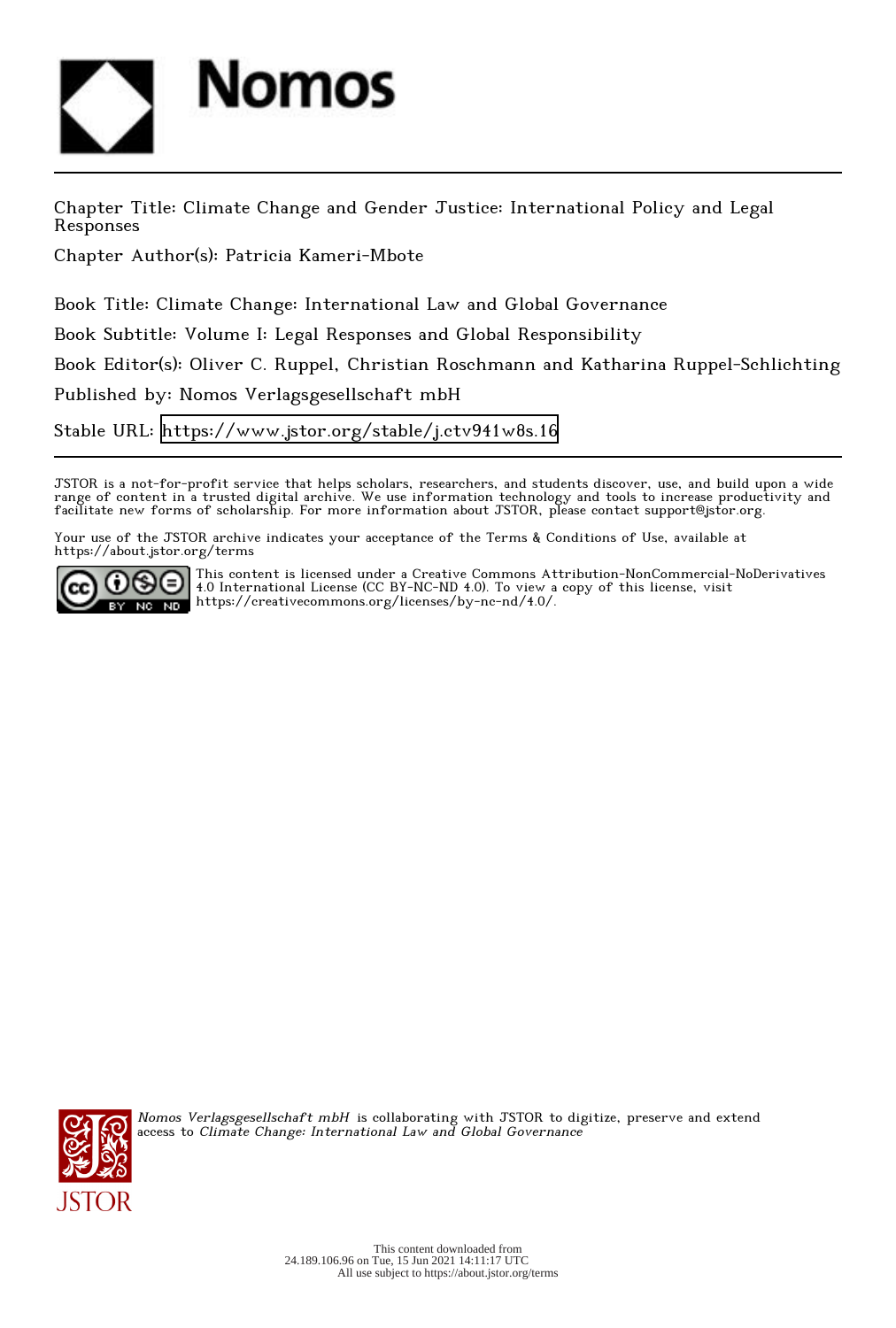# 9 Climate Change and Gender Justice: International Policy and Legal Responses

*Patricia Kameri-Mbote*

#### *Abstract*

Climate change raises issues of justice for different subjects of law – states and individuals. It is therefore not surprising that international policy and legal responses to climate change took equity concerns on board by considering differentiated responsibilities for climate change and taking respective capabilities of states into account in assigning the role to protect the climate system for the benefit of present and future generations of humankind. While the link between gender and climate change has not always been obvious, there is increasing evidence to demonstrate that women and men experience climate change differently; that climate change increases women's vulnerability; and gender inequalities worsen women's coping capacities. This article looks at the relationship between gender and climate change and how international policies and laws on gender and climate change address the interface. It also highlights the increasing advocacy for the inclusion of gender justice in international climate change debates. It concludes that including gender in the laws, policies and discussions on climate change brings a critical constituency to these platforms and also enhances the effectiveness of the interventions aimed at dealing with climate change because of the roles that women play in different programmes and contexts.

### *Introduction A.*

Climate change has become a dominant issue the world over. It is happening in a context that is already complex – with global, national, regional and local dynamics that affect states and individuals in profound ways. These include development challenges, price hikes, population increases and migration, globalisation and economic liberalisation, inter- and intrastate conflict, and health challenges. This has necessitated an array of interventions.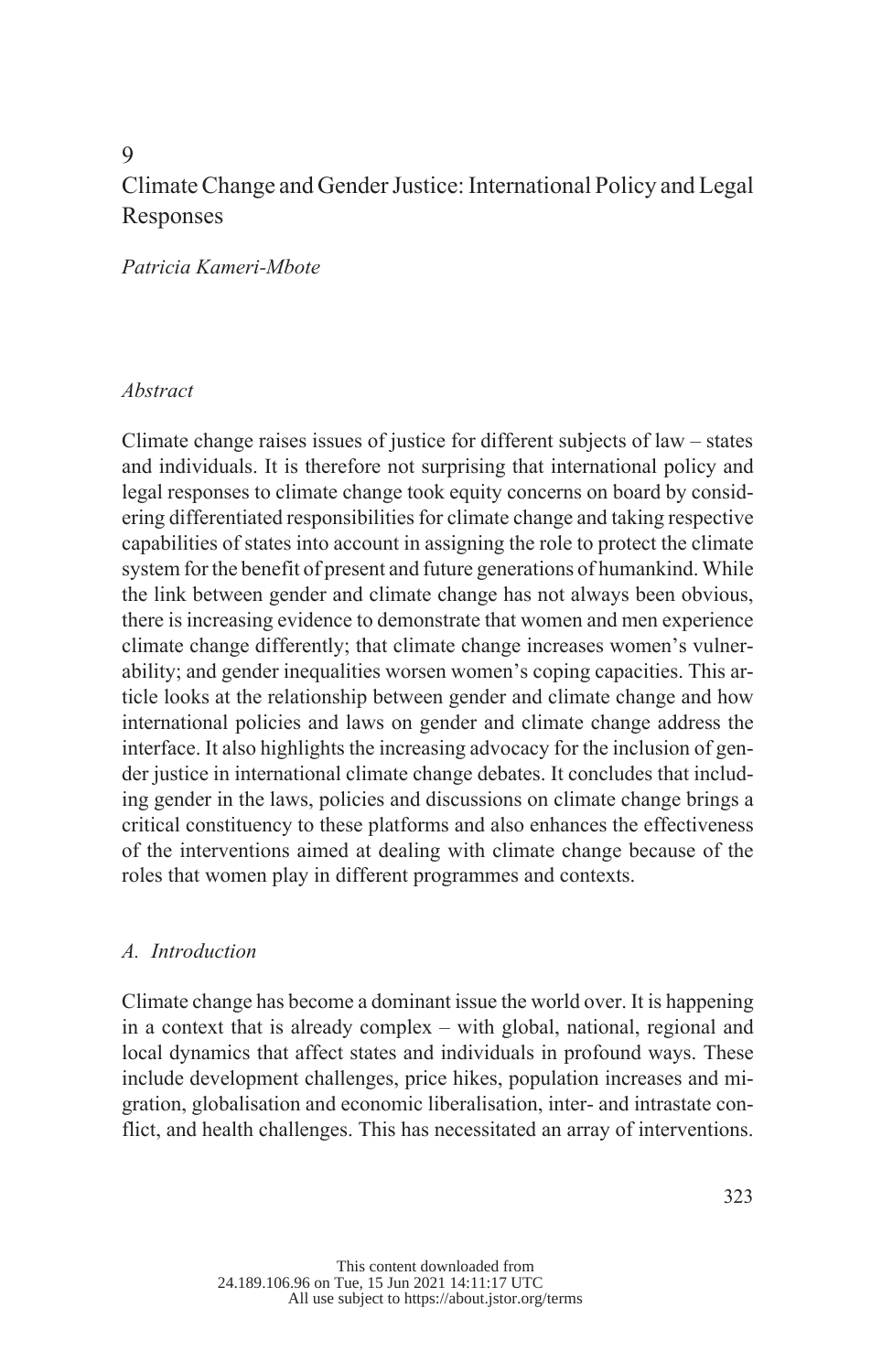The Stern Review on the Economics of Climate Change<sup>1</sup> and the Fourth Assessment Report of the Intergovernmental Panel on Climate Change<sup>2</sup> (IPCC) have helped to raise awareness and increase understanding of the climate and environmental changes we can expect. However, the far-reaching effects of climate change on human societies are less understood, and both policy and research on integrating gender perspectives into climate change work is only beginning to emerge. This lack of research and evidence on gender and climate change makes it difficult to bring out this complexity in order to inform policy.

The IPCC Report rightly points out that climate change is a threat multiplier.<sup>3</sup> Although the effects of climate change interact with those of other problems, the poor and vulnerable may not perceive climate change as a major problem compared with other urgent problems such as poverty. This conflation has overwhelmed women's rights campaigners and advocates, since the majority of the poor lack not only the skills needed to engage in complex scientific debates, but also the opportunity to engage in debates on climate change in particular, at the international, national and regional levels. Yet the impacts of climate change are apparent at the local and household levels.<sup>4</sup> Global environmental change jeopardises environmentally based livelihood strategies. Climate change is predicted to accentuate the gaps between rich and poor, as people living in poverty are more vulnerable. Perspectives, responses and impacts surrounding disaster events vary for men and women. They experience environmental change differently because they have different sets of responsibilities and vulnerabilities, as well as unequal capabilities and opportunities for adjustment.

The lack of attention to gender in climate change research and policy is due to the complexity and uncertainty that climate change brings with it. An additional challenge is the insistence on women's universal vulnerability, especially in the developing world, which has contributed to the lack of inclusion of gender in climate change debates. It is assumed the problem – vulnerability of women – is known. This assumption denies women the opportunity to voice their concerns in this era of unprecedented calamities, which in turn reinforces the differences between men and women. Furthermore, these generalisations showcase little on how vulnerability is produced

4 Djoudi & Brockhaus (2001:2).

<sup>1</sup> Stern (2007).

<sup>2</sup> IPCC (2007).

<sup>3 (</sup>ibid.).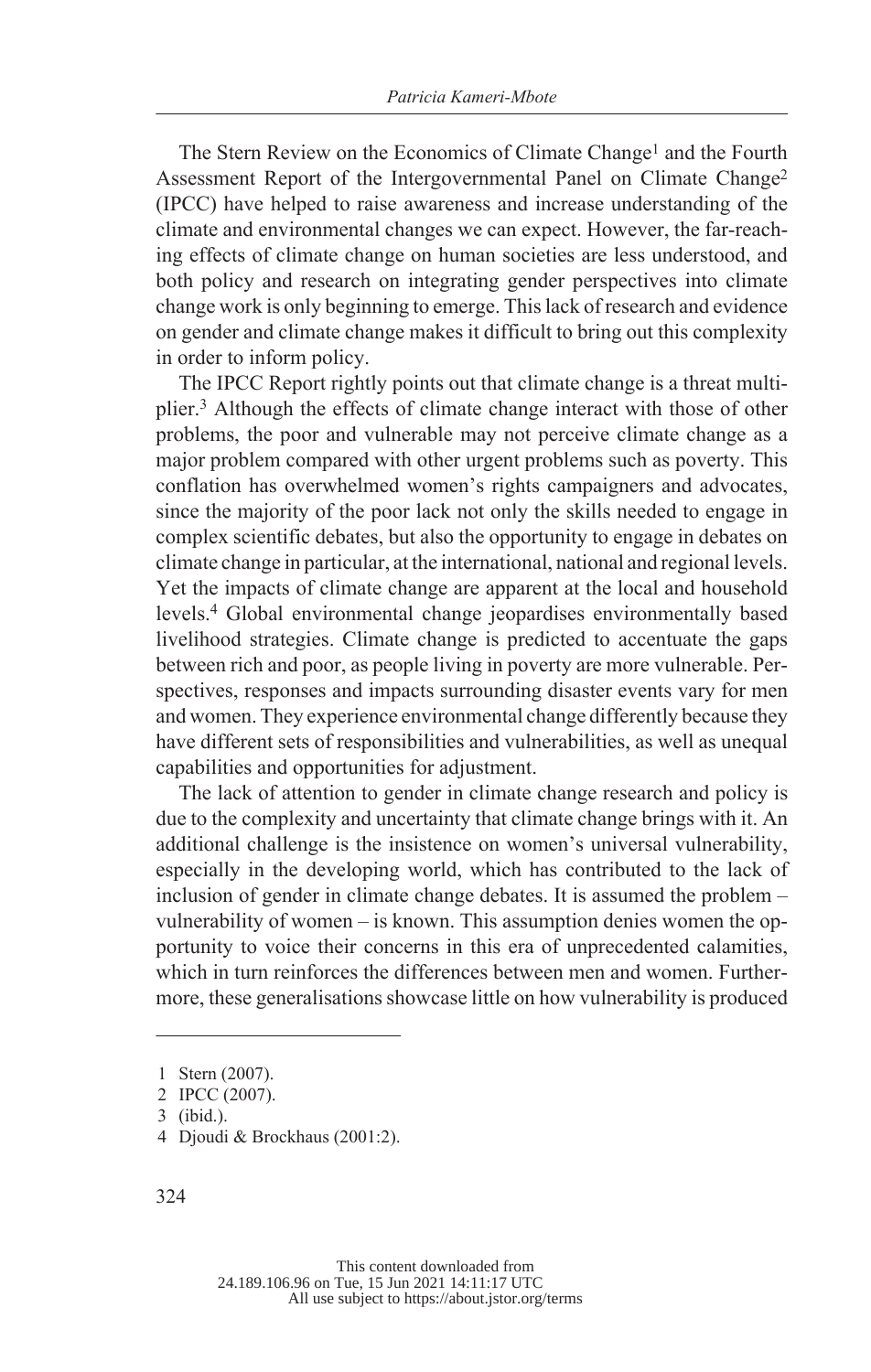for other groups, such as certain groups of men, especially when one looks at powerlessness and how this can contribute to a community's vulnerability to famine, for example, or a hazard that has resulted from climate change. The situation is also compounded where women take on male roles, such as herding cattle, within a context where they already have gender-defined roles. These dynamics can deny women the opportunity to voice their concerns, and they thus reinforce the differences between men and women. Generalisations may also mask other climate-change-related causes of vulnerability, such as droughts, hazards and famine, including how these affect different groups of men and women.

Gender equality and women's empowerment are both a means and an end to attaining the eight United Nations Millennium Development Goals (MDGs) and to promoting development in general. It is for this reason that they are included in MDG 3. To achieve the targets under MDG 3, focusing on promoting gender equality and the empowerment of women, a multipronged approach needs to be adopted which recognises and acknowledges that gender is a cross-cutting issue and needs to be mainstreamed in all the other MDGs, including the one on environmental sustainability,<sup>5</sup> if real development progress is to be made.<sup>6</sup> The MDGs note that gender equality is both a goal and a condition for combatting poverty, hunger and disease, and for achieving all the other MDGs. An analysis of development from a gender perspective makes it clear that, as with poverty, hunger and disease, the impacts of climate change will be closely linked to gender equality and women's empowerment because of socially constructed gender roles. Although location-specific patterns are key factors in assessing risks and threat levels relating to the impacts of climate change, social inequalities in particular have serious repercussions on many women's lives, limiting their access to land ownership, housing, education, and health care, as well as their participation in policy- and decision-making – i.e. limiting their human freedoms and options that would assist in mitigation and adaptation measures.

While the link between gender and climate change has not always been obvious, there is now sufficient evidence to demonstrate that societies with more gender equality are less likely to suffer the brunt of climate change. There is continually progressive evidence to show that women and men ex-

<sup>5</sup> MDG 7.

<sup>6</sup> Kameri-Mbote (2007).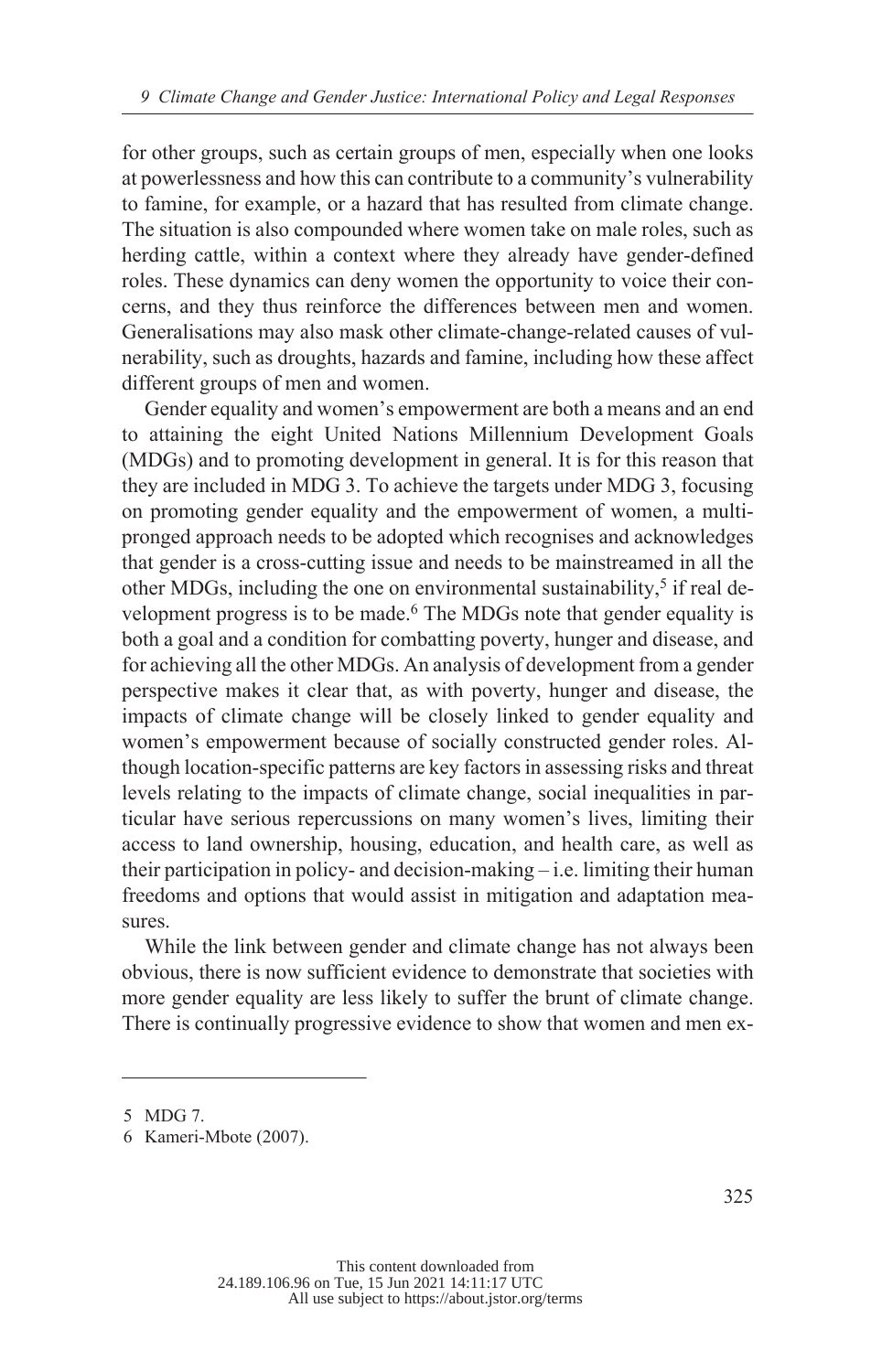perience climate change differently and that gender inequalities worsen women's coping capacities. Furthermore, it has been acknowledged that women are important agents of change and hold significant knowledge and skills related to mitigation and adaptation to climate change. Indeed, climate change will tend to exacerbate existing environment-related risks and vulnerabilities. It will also reinforce existing inequalities: women and children are especially vulnerable, not least as they tend to be the least able to cope.

Thus, the principal issues to consider in gender and climate change include –

- the causal interrelationship between climate change and gender: Climate change tends to exacerbate existing gender inequalities (gender inequalities result in women having to face larger negative impacts)
- women are not just victims but active agents of change and possess unique knowledge and skills, and
- understanding the risks and different impacts of climate change on men and women is key to achieving sustainable development and the MDGs.

This chapter looks at international policy and legal responses to climate change and gender justice. It is divided into four sections. Section A constitutes this Introduction, while Section B comprises the conceptual framework. Section C discusses international policy and legal responses to climate change and gender justice, and Section D offers a conclusion.

### *Conceptualising Gender and Climate Change B.*

Feminist scholars use *gender* as an analytical variable. *Gender* is a relational concept that denotes the manner in which women and men are differentiated and ordered in a given sociocultural context.<sup>7</sup> Sexuality appears as the interactive dynamic of gender as an inequality predicated on sex. Gender emerges as the congealed form of the sexualisation of inequality between men and women. As long as this is socially the case – the feelings, acts or desires of particular individuals notwithstanding – gender inequality will divide society into two communities of interest. The male features centrally

<sup>7</sup> Kameri-Mbote (2003:56).

<sup>326</sup>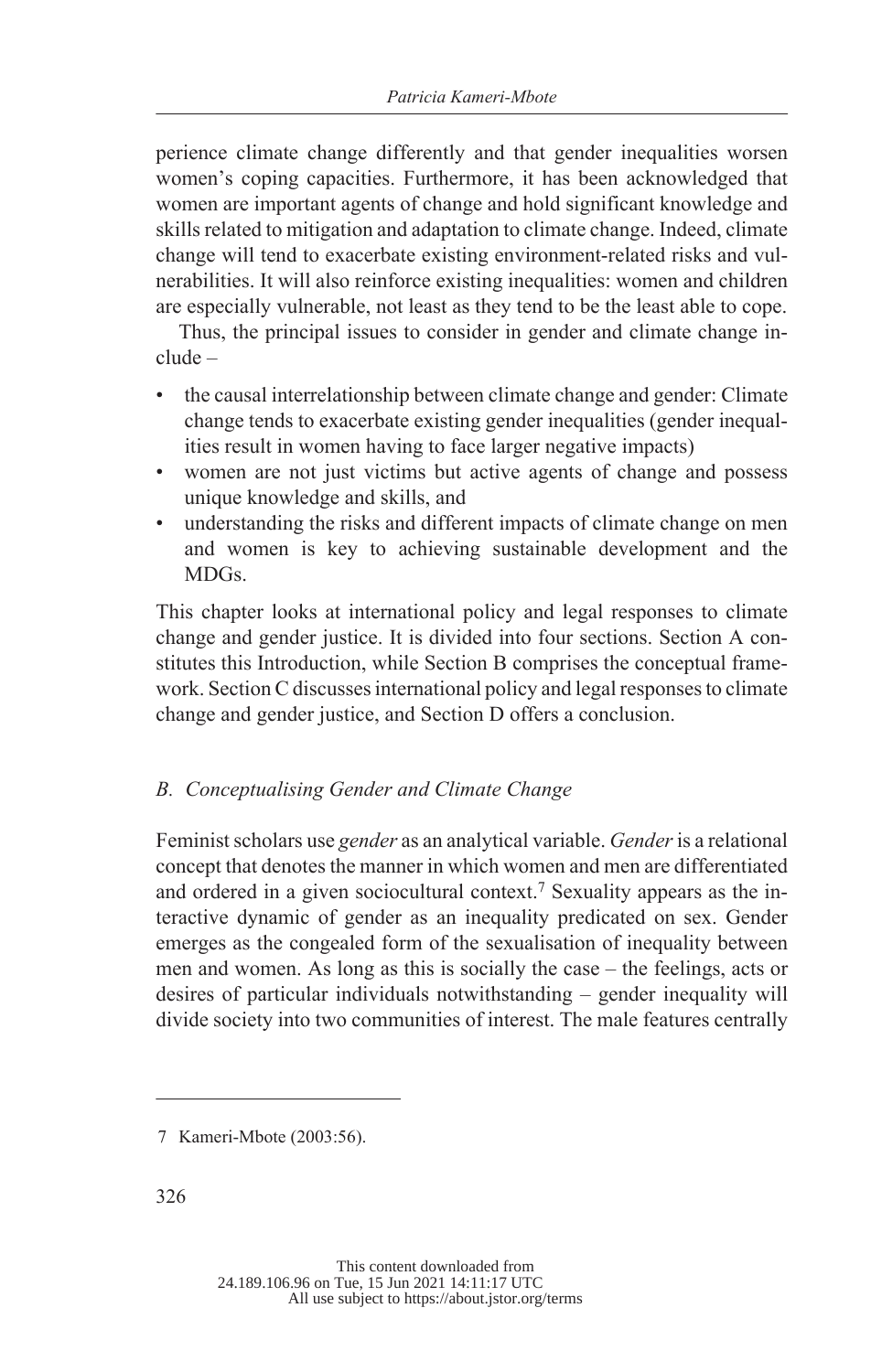in the hierarchy of control; for the female, subordination is sexualised – in the way that dominance is for the male.

The gender–climate change nexus is usually conceptualised at three levels. Firstly, the negative impacts of climate change aggravate gender inequalities. Secondly, those gender inequalities result in different experiences for women during natural disasters such as floods and droughts. Thirdly, women tend to be perceived as victims only; for this reason they are sidelined when decisions are made that relate to adaptation measures. Thus, the knowledge and relevant ideas possessed by women from their day-to-day experiences are not taken into account.

Scholarly work on climate change recognises that its effects will be harshest in tropical countries in the south, and will affect the poor and the vulnerable most severely. According to the traditional approach, a poor person is someone whose income falls below the poverty threshold. This argument is widely discussed in economic literature. Amartya Sen included another dimension in this literature, and argued that monetary poverty represents only a partial view of the problem of poverty as it is experienced by the poor.<sup>8</sup> According to Sen, a *poor person* is someone who has very few opportunities and whose capacity to seize such opportunities is limited.<sup>9</sup>

From a human development perspective, a poor person lacks basic capabilities and sufficient income, suffers poor health, and is insufficiently educated.10 As a result, such a person is excluded from society because s/he cannot participate fully as a citizen. The intersection of gender with poverty is highlighted in scholarly work on climate change.<sup>11</sup>

An analysis of the different vulnerabilities for men and women to climate change looks at what people value. For example, this includes their cultural identity, livelihoods, sense of place, visions for the future, and human security. Climate change will affect what people value in terms of survival, security, identity and self-actualisation.<sup>12</sup> These values are nuanced by the contexts in which people experiencing climate-change-related vulnerability live, and may be non-economic.13 Such values may be invisible and unquantifiable, such as values that men and women have due to their gender-

<sup>8</sup> Sen (1999).

<sup>9 (</sup>ibid.).

<sup>10</sup> UNDP (1997).

<sup>11</sup> See e.g. Demetriades & Esplen (2008).

<sup>12</sup> Adger et al. (2009).

<sup>13 (</sup>ibid.).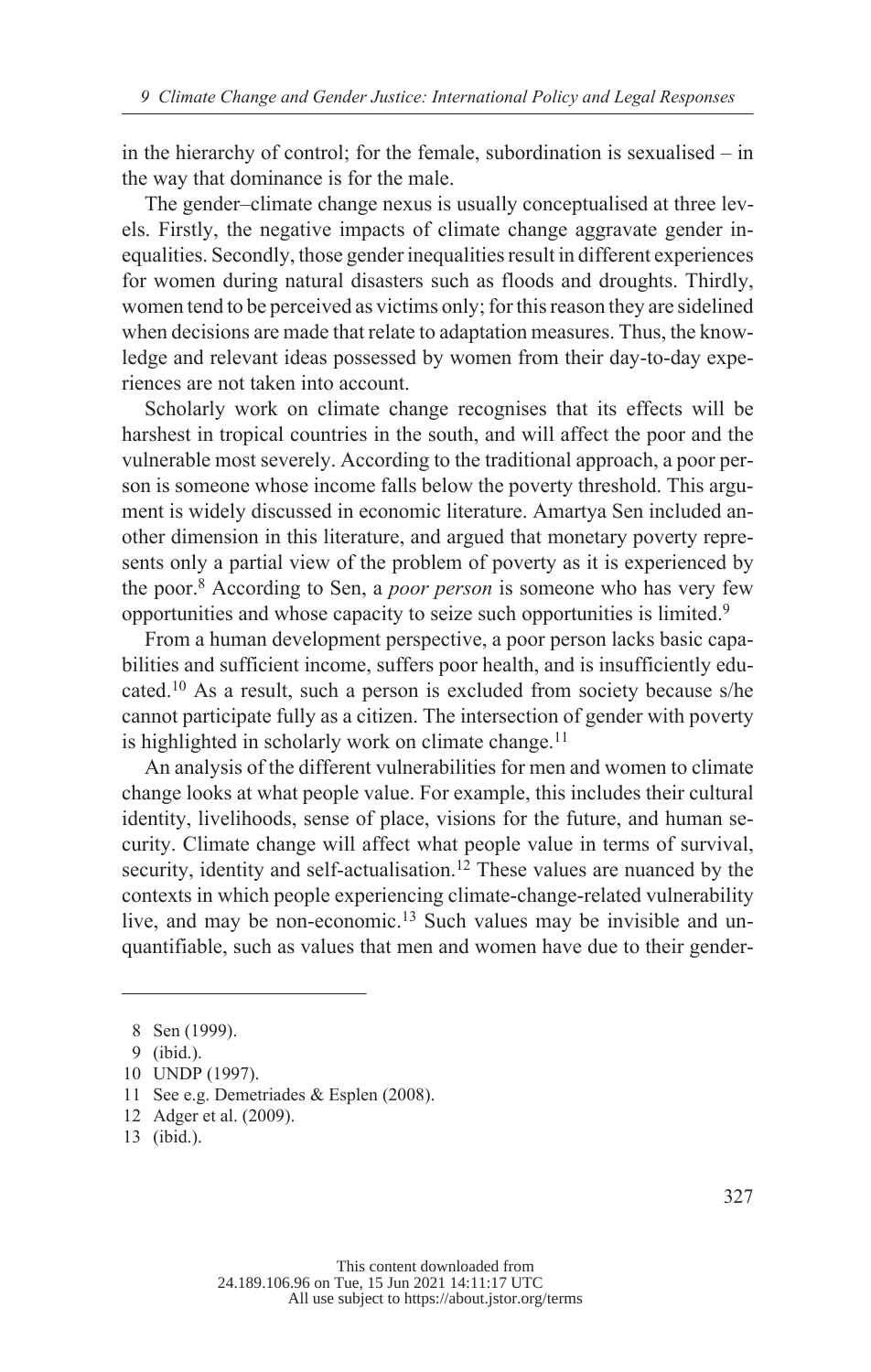differentiated roles, and there may be conflicts between these values at local and household levels. Such values can be the basis for adaptation strategies, such as crop diversification or changing livestock breeds. As noted by Nussbaum,<sup>14</sup> increases in choice per se do not necessarily lead to an increase in freedom; this may partly be because the options added may not be the ones we value anyway, and partly because we may lose the option to live a peaceful and unbothered life. This is especially the case in gendered contexts, where options are influenced by power dynamics and the influence of different actors. Gender, as a social construction of maleness and femaleness, influences the norms and values as well as the roles and relations considered appropriate for men/boys and women/girls. It determines what is permitted, valued and expected from a man or a woman in a given context, and these distinct roles and relations give rise to gender differences.

Gender inequality can arise from these constructions, where the rights, responsibilities and opportunities of individuals are determined by the fact of being biologically male or female. For this reason the quest for gender equality has permeated international and national human rights discourses. The aim is to ensure that men and women have equal rights and opportunities to participate in political, economic, social and cultural development, and that they both benefit from the results.<sup>15</sup>

*Gender equity* supplements equality, and relates to fairness in the treatment of men and women. It is predicated on the fact that inequality between men and women may arise – despite provision for normative equality – because of structural conditions raising the need for differential treatment of men and women to get rid of such inequality.<sup>16</sup>

#### *International Climate Change and Gender Intervention C.*

Climate change and related policies are likely to have wide-ranging effects on gender relations. The nature of climate change is such that global measures that are taken to curb it need to be backed by national, regional and local plans. Indeed, while agreements to curb greenhouse gas (GHG) emissions are between states, the emissions and actions to deal with them need to be taken by individuals and corporations. From the outset, the legal re-

<sup>14</sup> Nussbaum (2000).

<sup>15</sup> Kameri-Mbote (2007).

<sup>16</sup> Cullet (1998).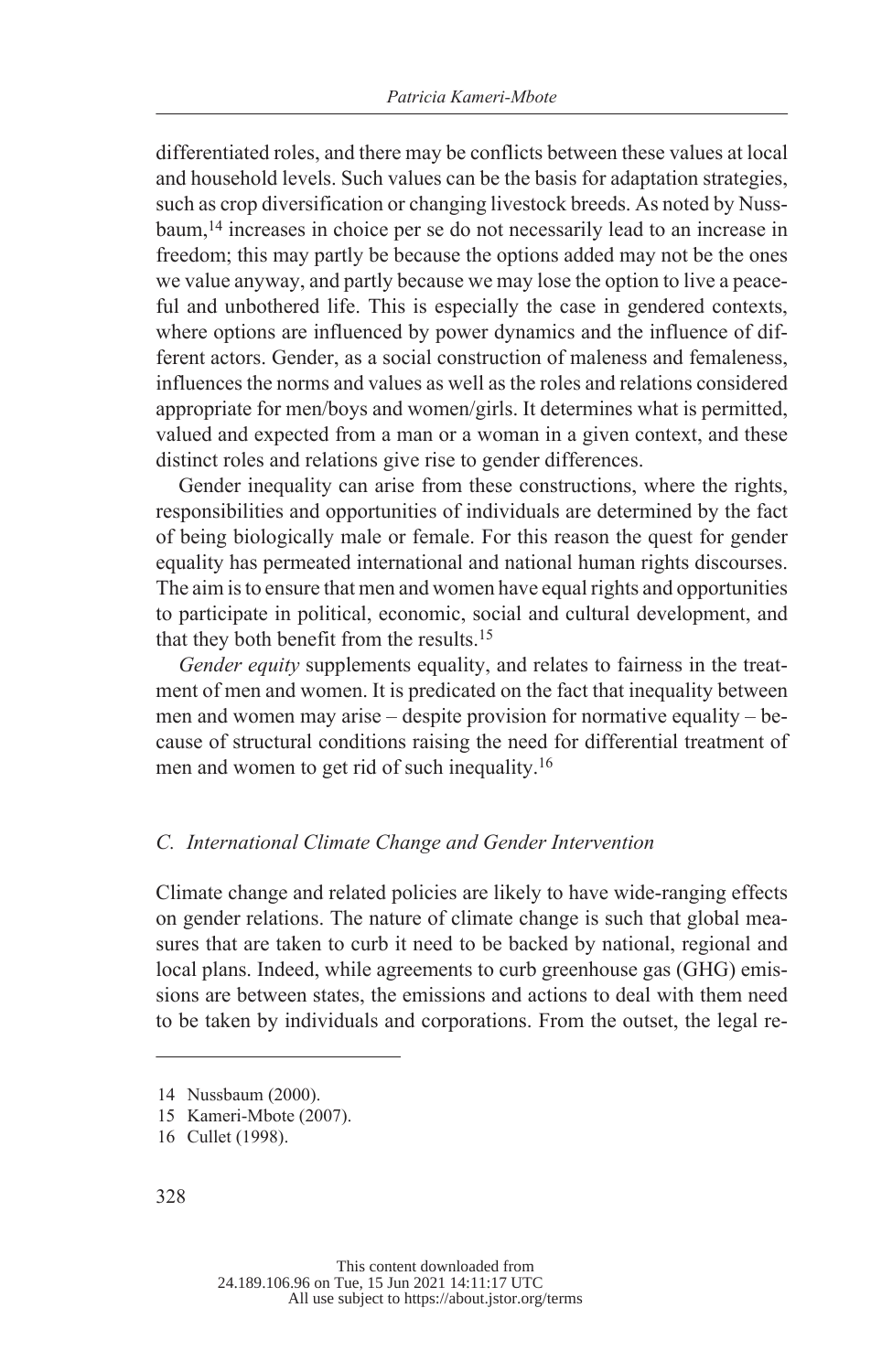sponses designed for climate change anticipated equity as a guiding principle. The states parties to such agreements adverted to equity and the common but differentiated responsibilities and respective capabilities in assigning roles to protect the climate system for the benefit of present and future generations of humankind.<sup>17</sup> Developed-country states parties who bore more responsibility for emissions than their developing country counterparts took the lead in combating climate change and its adverse effects.

The challenge of cascading this *equity* notion to the national and local levels where the gender dimension can be captured has dogged the international regime over time.

The translation of the gender variable in climate change policies can be analysed at five levels: *international*, *regional* (and *subregional*, where applicable), *national*, *local* and *household*. At the international level, the role of technology in climate change adaptation and mitigation and the technical nature of the debates have contributed to the marginalisation of women. Indeed, while climate change policies are developed at the international, national and regional levels and have taken technical solutions on board, local and household solutions are likely to be nuanced by the gender division of labour, with female preferences assuming greater importance at these lower levels. For instance, technical solutions emphasise the need for biofuels, carbon capture and storage which, according to Hemmati and Rohr,18 are not sufficient to meet the requirements of developing a lowcarbon economy. Besides, biofuels may compete for land that is required for household subsistence. Furthermore, the proposed remedy that households use less energy will impact on women in their performance of domestic chores. Such commitments made to reduce carbon emitted by individual households, especially in Africa, will have an adverse impact on gender equality.

Since 2002, the Commission on the Status of Women has promoted awareness of the links between gender, natural disasters, and climate change.19 At its 46th Session in 2002,20 and at its 52nd Session in

<sup>17</sup> Article 3, United Nations Framework Convention on Climate Change (UNFCCC).

<sup>18</sup> Hemmati & Röhr (2009:14).

<sup>19</sup> In accordance with Resolution 2006/9 of the United Nations Economic and Social Council (ECOSOC), the Commission on the Status of Women identifies emerging global themes that require global and regional actions in each of its annual sessions. Specifically, Resolution (jj) on Financing for Gender Equality and Women's Empowerment (E/CN.6/2008/L.8) requests governments to "integrate a gender per-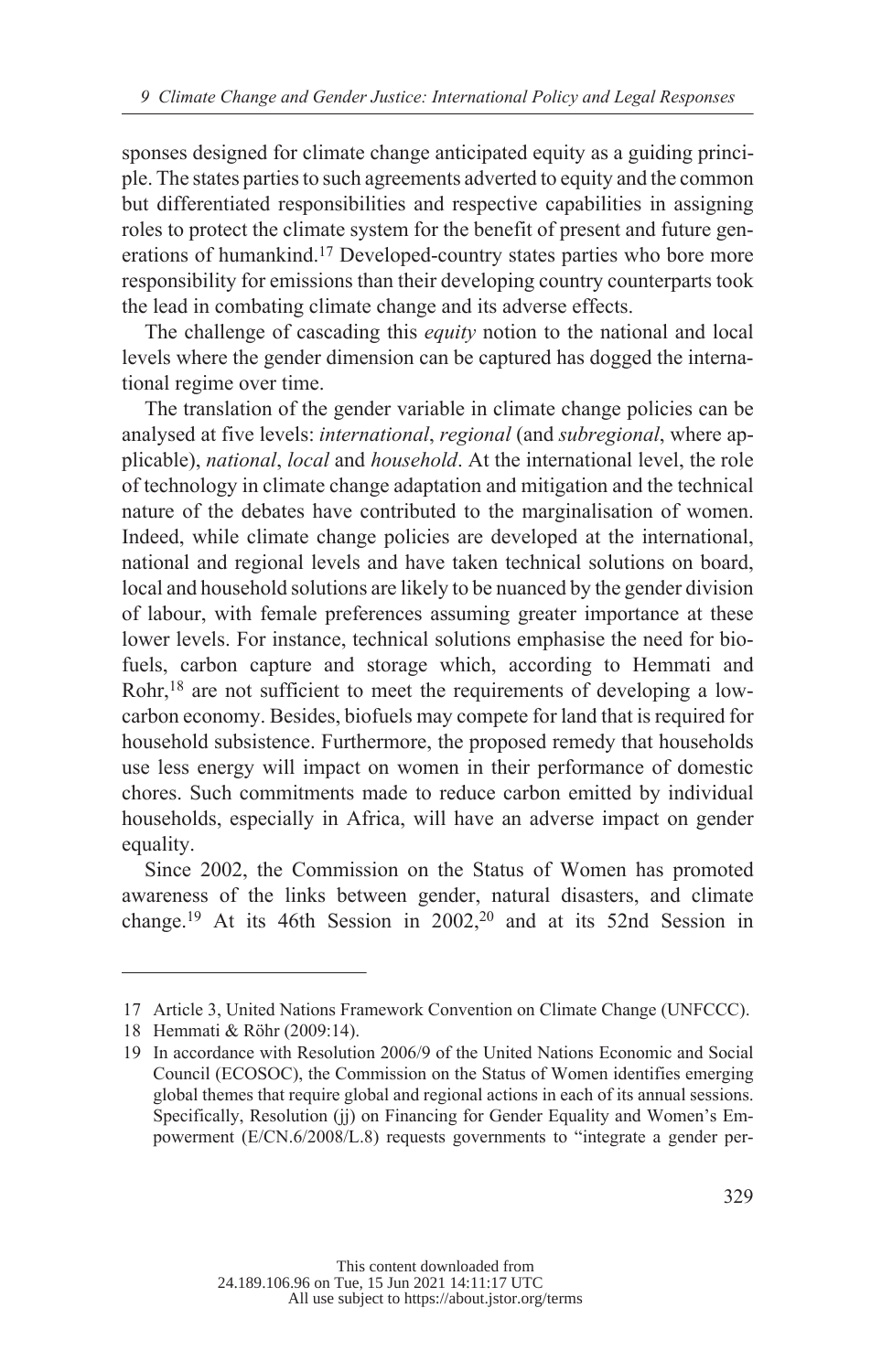2008,<sup>21</sup> the Commission raised the need for differentiating gender impacts of climate change as an issue requiring special attention. It called for action to mainstream gender perspective into ongoing research and policymaking on the impact of climate change. However, in 2008, during its 42nd Session, the Committee on the Elimination of Discrimination against Women<sup>22</sup> expressed its concern about the continued absence of a gender perspective in the United Nations Framework Convention on Climate Change (UNFCCC), as well as in related global and national policies and initiatives on climate change. Gender equality, the Committee argued, should be an overarching guiding principle in UNFCCC and related agreements dealing not only with the impact of climate change on humans, but also with adaptation measures.

### *International Level I.*

### *Environmental Agreements 1.*

The multilateral environmental agreements concluded in the last two decades seek to establish a legal framework for environmental resources management as well as create a favourable environment for sustainable and equitable development. It is in this context that climate change has been dealt with. Agenda 21, for example, outlines the role of women in environmental management.<sup>23</sup>

spective in the design, implementation, monitoring, evaluation and reporting of national environmental policies, strengthen mechanisms and provide adequate resources to ensure women's full and equal participation in decision-making at all levels on environmental issues, in particular on strategies related to the impact of climate change on the lives of women and girls".

<sup>20</sup> E/1998/INF/3/Add.2.

<sup>21</sup> Resolution (ii) on Financing for Gender Equality and Women's Empowerment (E/ CN.6/2008/L.8).

<sup>22</sup> *CEDAW*/C/2008/III/1.

<sup>23</sup> Report of the United Nations Conference on Environment and Development*,* United Nations, Rio de Janeiro, 3–14 June 1992, UN Doc. A/CONF.151/26/Rev. 1, Vol. 1, Annex II. Agenda 21 identifies the following actions as critical to sustainable development: full, equal and beneficial integration of women in all development activities, including national ecosystem management and control of environmental degradation; increase in the proportion of women decision-makers, planners, technical advisers, managers and extension workers in the environment and development fields; elimination of constitutional, legal, administrative, cultural, behavioural, so-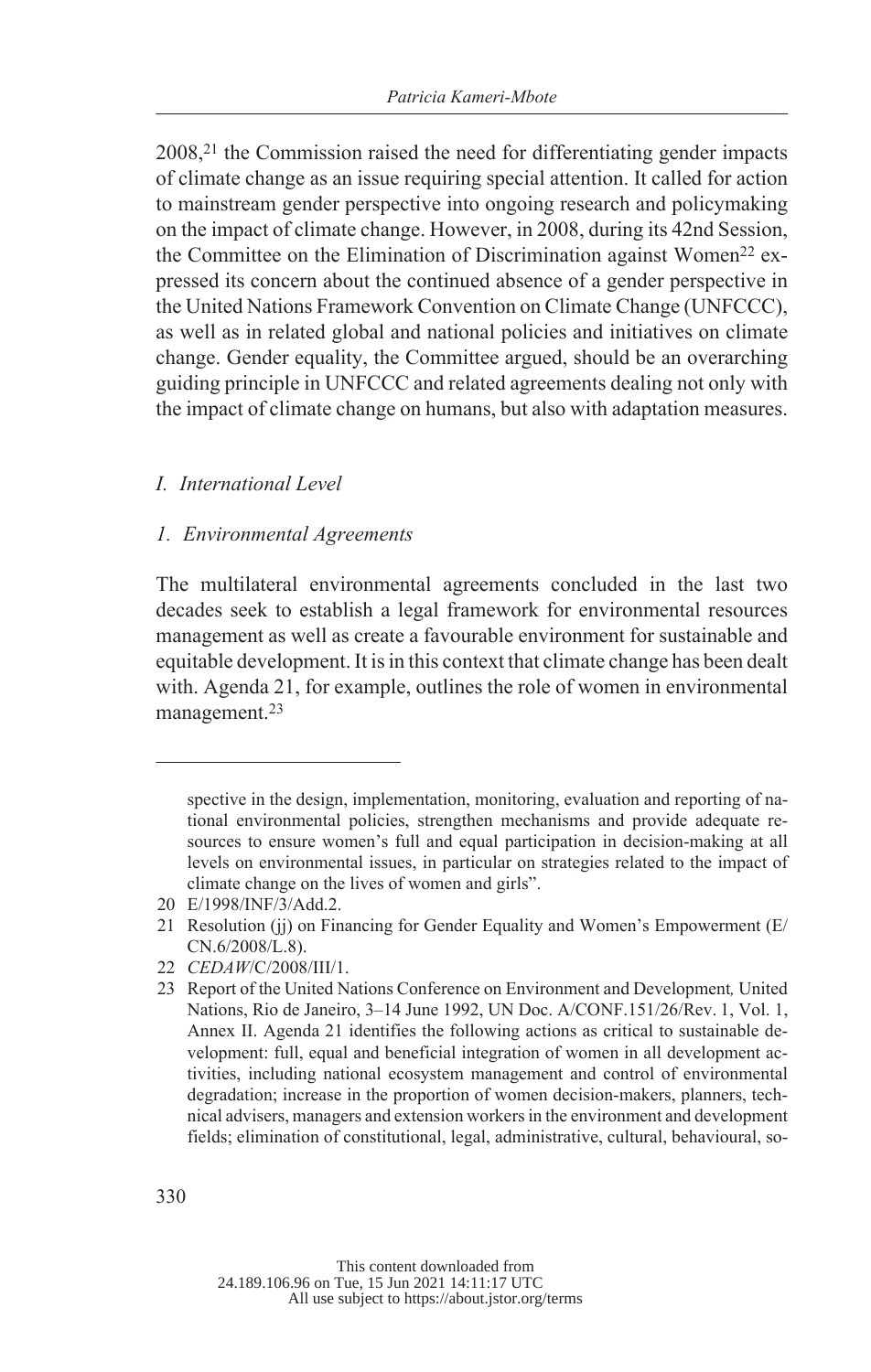The Convention on Biological Diversity (CBD) also recognises the role that women play in the management of biological resources and calls for women's performance in these critical roles to be facilitated.<sup>24</sup> Similarly, Principle 20 of the Rio Declaration<sup>25</sup> states the following: "Women have a vital role in environmental management and development. Their full participation is therefore essential to achieve sustainable development."

Furthermore, the 2002 United Nations World Summit on Sustainable Development's Plan of Implementation identified women as key to the attainment of sustainable development.<sup>26</sup> The Plan explicitly states that women need to be provided with access to agricultural resources, and that land tenure arrangements should recognise and protect indigenous and common property resource management systems. This is in recognition of the critical role that agriculture plays in addressing the needs of a growing global population, agriculture's inextricable link to poverty eradication – especially in developing countries – and the realisation that enhancing the role of women at all levels and in all aspects of rural development, agriculture, nutrition and food security is imperative.<sup>27</sup>

Paragraph  $38(i)$  points to the need to –

[a]dopt policies and implement laws that guarantee well defined and enforceable land and water use rights, and promote legal security of tenure, recognizing the existence of different national laws and/or systems of land access and tenure, and provide technical and financial assistance to developing countries as well as countries with economies in transition that are undertaking land tenure reform in order to enhance sustainable livelihoods; ….

Paragraph 38(f) of the Plan of Implementation identifies the need to enhance women's participation in all aspects and at all levels relating to sustainable agriculture and food security. With regard to women's knowledge on environmental conservation and natural resource management, paragraphs (g) and (h) of the Plan are relevant. They point to the need to –

cial and economic obstacles to women's participation in sustainable development; passing relevant knowledge to women through curricula in formal and non-formal education; valuation of roles of women; and ensuring women's access to property rights and agricultural inputs.

<sup>24</sup> IPCC (2007:Articles 8j, 10c).

<sup>25</sup> Djoudi & Brockhaus (2001).

<sup>26</sup> Available at http://www.johannesburgsummit.org/html/documents/summit\_docs/ 2309 planfinal.htm, last accessed 10 February 2013.

<sup>27</sup> Plan of Implementation, para. 38.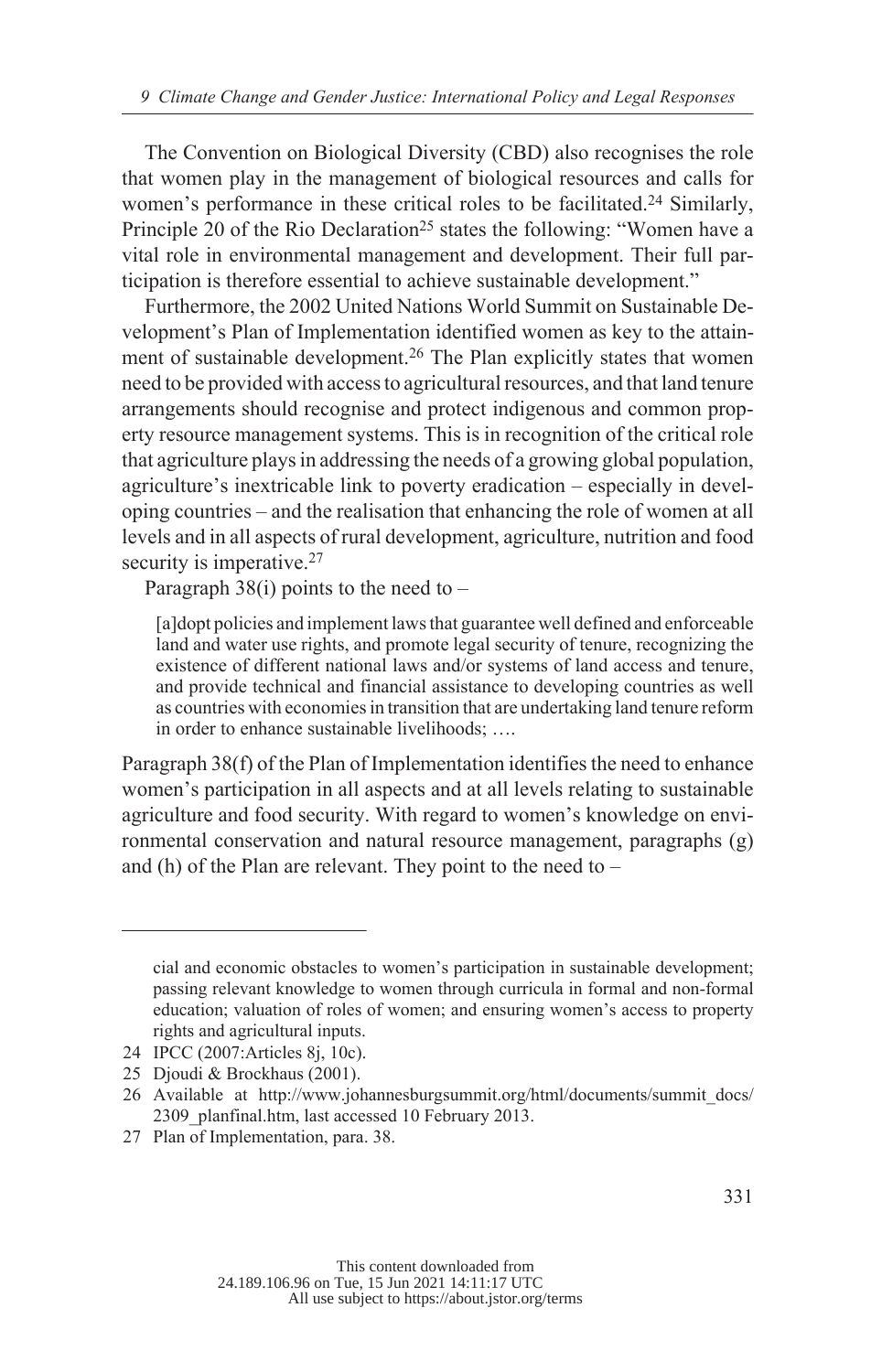- (g) [i]ntegrate existing information systems on land-use practices by strengthening national research and extension services and farmer organizations to trigger farmer-to-farmer exchange on good practices, such as those related to environmentally sound, low-cost technologies, with the assistance of relevant international organizations;
- (h) [e]nact, as appropriate, measures that protect indigenous resource management systems and support the contribution of all appropriate stakeholders, men and women alike, in rural planning and development; ….

These provisions, as well as developments in other related United Nations (UN) agencies, can inform the quest to mainstream gender in climate change discourses. In this regard, it is noteworthy that, since 2007, the CBD Secretariat has made specific efforts to mainstream gender. For example, in January 2008, it designated a Gender Focal Point within the Secretariat, and developed a Gender Plan of Action in collaboration with the Gender Office of the International Union for Conservation of Nature (IUCN).28 Similarly, the United Nations Convention to Combat Desertification (UNCCD), adopted in 1994 and the only internationally recognised legally binding instrument dealing with the problem of land degradation,29 goes beyond mainstreaming gender. It not only recognises the role women play in rural subsistence, but also promotes the equal participation of women and men.30 In the UNFCCC documents, however, the only reference to gender is in the guide on how to prepare National Adaptation Plans of Action. Nonetheless, gender equality was one of the principles included when these Plans were designed, and it

30 Article 5, UNCCD.

<sup>28</sup> This Plan was approved by the Bureau of the Convention and was presented during the Ninth Conference of the Parties (COP9) in Bonn, Germany, in May 2008. The Plan of Action has four strategic objectives: 1) To mainstream a gender perspective into the implementation of the Convention and the associated work of the Secretariat; 2) To promote gender equality in achieving the three CBD objectives and the 2010 Biodiversity Target; 3) To demonstrate the benefits of gender mainstreaming in biodiversity conservation, sustainable use and benefit-sharing from the use of genetic resources; and 4) To increase the effectiveness of the work of the CBD Secretariat.

<sup>29</sup> The UNCCD's objective is to demonstrate that the risks of desertification are substantial and clear. Present calculations show that the means of subsistence of more than one billion people could be at risk because of desertification and, as a consequence, 135 million people could be in danger of being driven from their lands. Especially vulnerable are poor people living in rural zones, particularly those in lessdeveloped countries. For that reason, there is an urgent need to tackle the implications of this problem.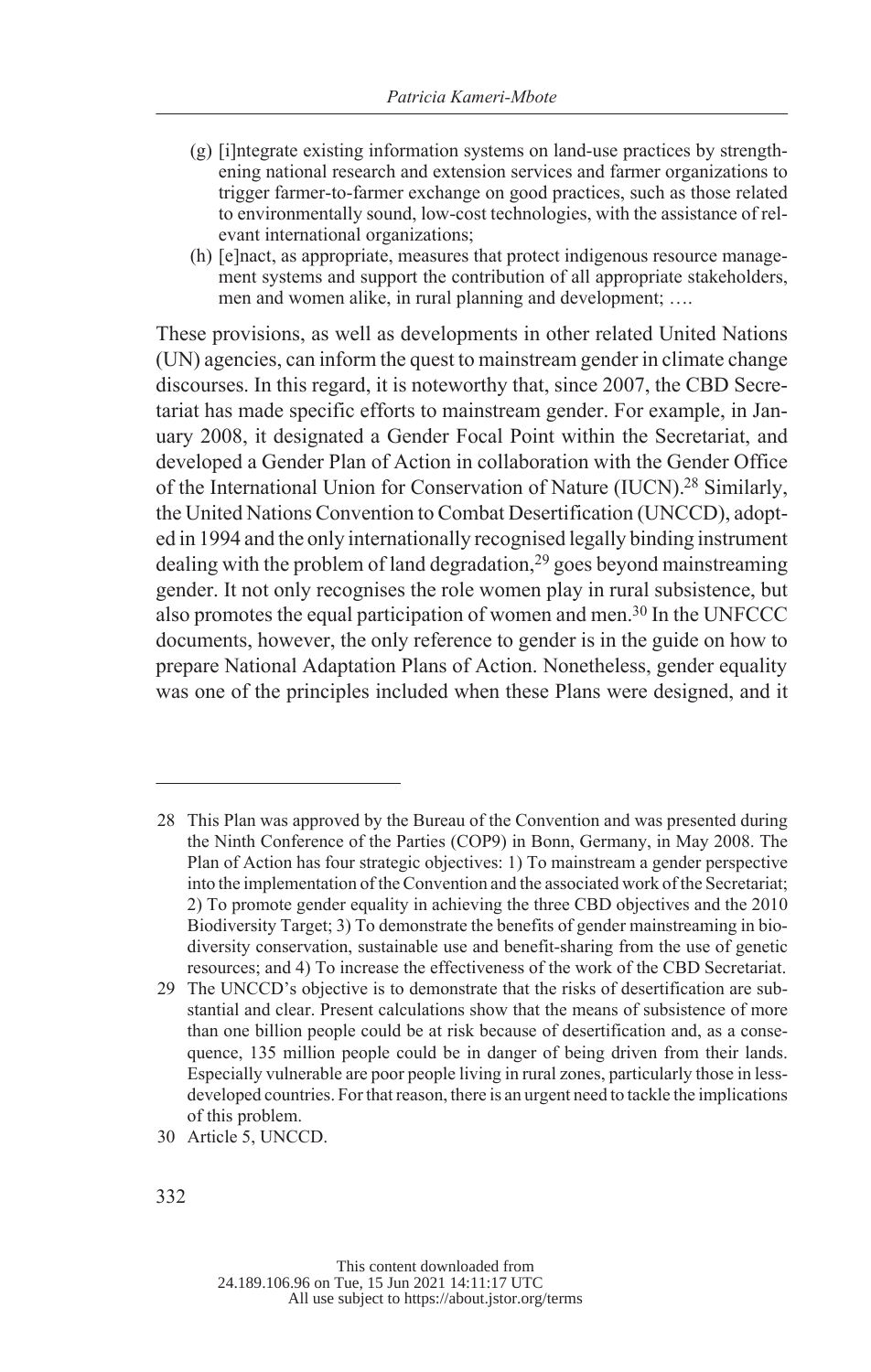advises that experts – both women and men – be included on the teams working on gender questions.<sup>31</sup>

States parties to these international conventions and those on human rights and gender equality have put in place robust national systems for ensuring gender equality through their constitutions, national laws and related institutions. There is, therefore, ample scope for integrating gender considerations into climate change interventions.

### *Gender Equality Interventions 2.*

The campaign for women's rights as human rights emerged in the 1960s, when women realised that their needs were not being adequately catered for in terms of human rights or that their rights were often violated; hence, there was a need to have their own rights. Indeed, the idea of *women's rights/ human rights of women* has developed as it has become increasingly clear that the enjoyment of human rights purportedly guaranteed for all has not been equal for men and women. Both the Nairobi Forward-looking Strategies on the Advancement of Women (NFLS)<sup>32</sup> and the Beijing Platform for Action (BPFA) $33$  put women at the centre of the quest for sustainable environmental management, while underscoring the importance of resources for women's empowerment.

### a) Nairobi Forward-looking Strategies

The NFLS deal with food, water and agriculture, underscoring the need to recognise and reward women for their performance of specific tasks, equip them with the resources necessary to perform these tasks, and ensure that they actively participate in planning, decision-making and implementation of programmes.34 Paragraph 182 specifically requires that rural women's

<sup>31 (</sup>ibid.).

<sup>32</sup> UN (1985).

<sup>33</sup> Beijing Declaration and Platform for Action, adopted at the 16th Plenary Meeting of the United Nations Fourth World Conference on Women, Beijing, China, September 1995, available at http://www.un.org/womenwatch/daw/beijing/pdf/BDPfA%2 0E.pdf, last accessed 10 February 2013.

<sup>34</sup> UN (1985:para.'s 174–188).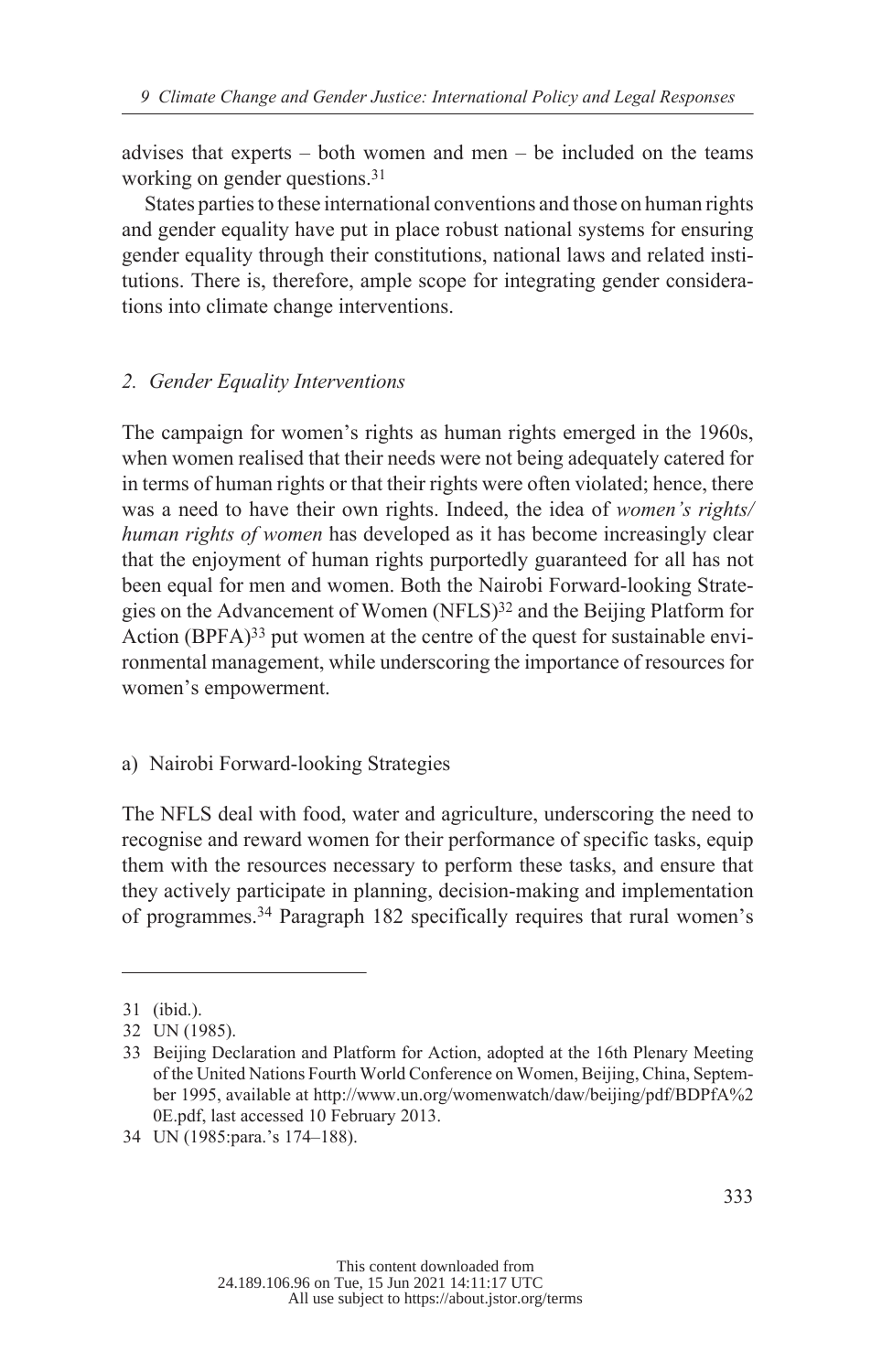rights to land be secured to ensure that they have access to land, capital, technology, know-how and other productive resources that they need. This action is critical for women's participation in climate change mitigation and adaptation.

Paragraph 200 requires the enhancement of the full and effective participation of women in the decision-making and implementation process related to science and technology, including the setting of priorities for research and development, as well as the choice and application of science and technology for development. This would avoid instances where technology adversely impacts on women's performance of their tasks or leads to their marginalisation. This is very relevant in the realm of climate change, where technology is a critical factor, and its adoption may result in the marginalisation of women's ways of doing things.

On energy, women's participation in energy needs assessments, technologies and energy conservation management and maintenance will ensure that women's energy needs are taken into consideration in planning.35 Additionally, the initiation of farm woodlot development involving men and women, proposed at paragraph 222 of the NFLS, would balance the needs of women for fuel wood on the one hand, and sustainable development on the other.

Paragraphs 224 to 227 deal explicitly with the interface between the environment and women's empowerment. Paragraph 224 recognises the following:

Deprivation of traditional means of livelihood is most often a result of environmental degradation resulting from such natural and man-made disasters as droughts, floods, hurricanes, erosion, desertification, deforestation and inappropriate land use … Most seriously affected are women … These women need options for alternative means of livelihood. Women must have the same opportunity as men to participate in … irrigation and tree-planting ….

Other issues addressed include improvements in sanitary conditions and drinking water, the home and work environment,<sup>36</sup> and the need for environmental impact assessments of policies, programmes and projects on women's health and activities.<sup>37</sup>

<sup>35 (</sup>ibid.:para. 220).

<sup>36 (</sup>ibid.:para. 226).

<sup>37 (</sup>ibid.:para. 227).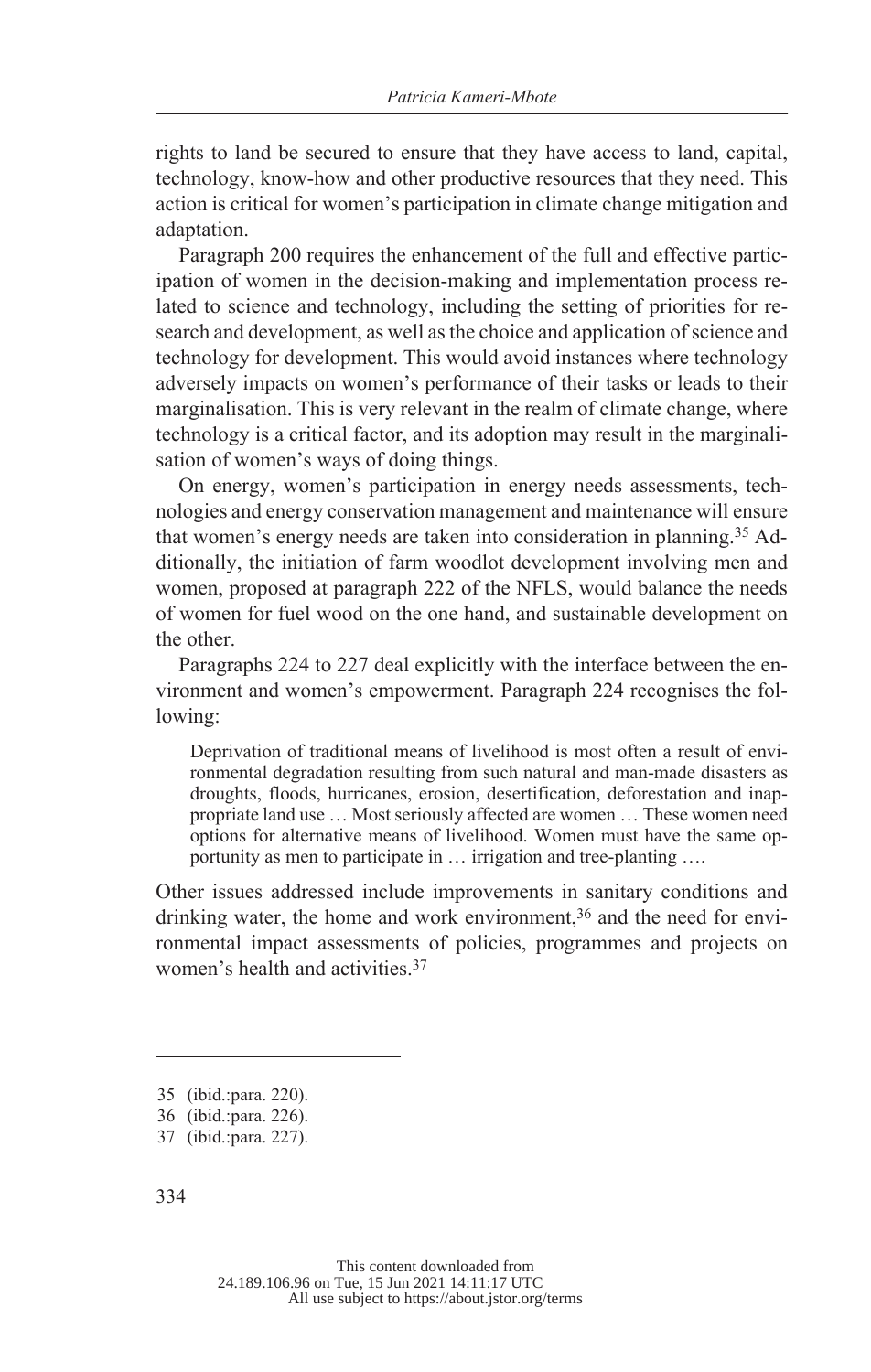It is clear that the NFLS interventions have implications for climate change mitigation and adaptation even though they predate major international policy pronouncements on climate change.

# b) Beijing Platform for Action

The BPFA clearly articulates the linkage between women's empowerment and sustainable environmental management. It reiterates the principle that human beings are at the centre of concerns for sustainable development.<sup>38</sup> More specifically, the BPFA points out that –

- women's empowerment is being sought against the background of resource depletion, natural resource degradation, and pollution of the environment by dangerous substances; these conditions are displacing communities, especially women, from productive activities<sup>39</sup>
- women have a role to play in sustainable development as consumers, producers, caretakers of families, and educators for current and future generations, and there is commitment by governments to integrate environmental sustainability with gender equality and justice<sup>40</sup>
- environmental degradation has specific impacts on women<sup>41</sup>
- poverty eradication and peace are integral to sustainable development<sup>42</sup>
- women's work related to natural resources is often either not recognised or remunerated<sup>43</sup>
- women remain largely absent at all levels of policy formulation and decision-making in natural resource and environmental management, conservation, protection and rehabilitation, and their experience and skill in the advocacy for and monitoring of proper natural resource management are marginalised in policymaking and decision-making bodies, educational institutions and environment-related agencies<sup>44</sup>

<sup>38</sup> *Sustainable development* is defined as development that meets the needs of current generations without compromising those of future generations; see WCED (1987:8).

<sup>39</sup> UN (1985:para. 246).

<sup>40 (</sup>ibid.:para. 248).

<sup>41 (</sup>ibid.).

<sup>42 (</sup>ibid.:para. 247).

<sup>43 (</sup>ibid.).

<sup>44 (</sup>ibid.:para. 249).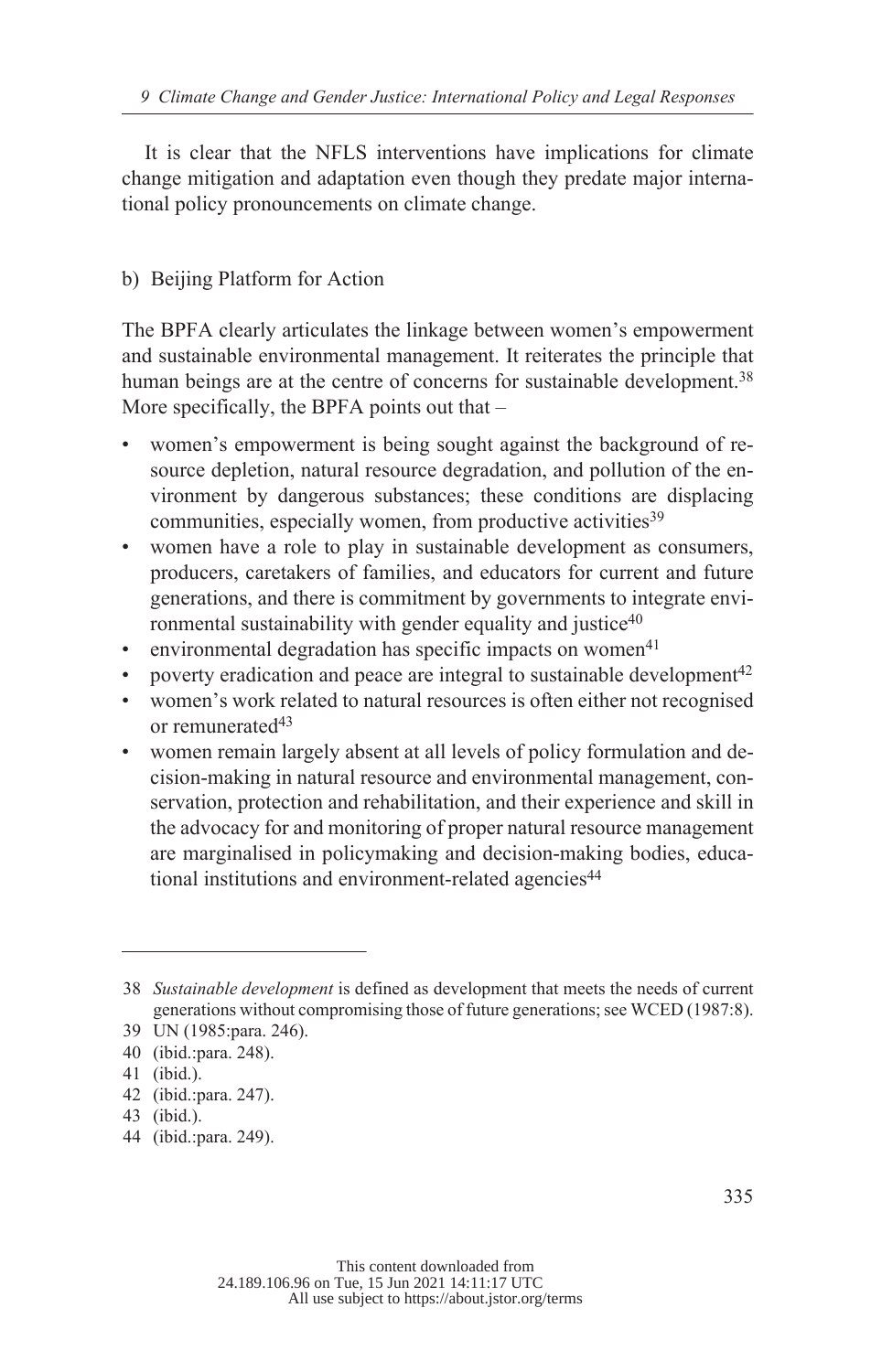- women are rarely trained as natural resource managers; and even where they are trained, they are under-represented in formal institutions with policymaking capacities at international, national and regional levels<sup>45</sup>
- women's non-governmental organisations (NGOs) have weak links with national environment management institutions, 46 and
- women play leadership roles in environmental conservation and management, are well placed to influence sustainable consumption decisions, are involved in grass-roots campaigns to protect the environment, and – especially indigenous women – have particular knowledge of ecological linkages and fragile ecosystem management.<sup>47</sup>

The BPFA recognises that there is a need for a holistic, intersectoral approach to environmental management. It also maintains that it is imperative for men and women to be involved in sustainable development policies.<sup>48</sup> It calls for the need to mainstream gender in all policies and programmes and to analyse the gender-differentiated impacts of such policies and programmes before decisions are taken.<sup>49</sup>

Three strategic objectives are identified for action by governments, regional and international organisations and NGOs:

1. The need to involve women actively in environmental decision-making at all levels<sup>50</sup>

<sup>45 (</sup>ibid.).

<sup>46 (</sup>ibid.).

<sup>47 (</sup>ibid.:para. 250).

<sup>48 (</sup>ibid.:para. 251).

<sup>49 (</sup>ibid.:para. 252).

<sup>50</sup> This is to be done through (a) granting them opportunities as managers, designers, planners, implementers and evaluators of environmental projects; (b) availing them of the requisite information and education; (c) protecting their knowledge, innovations and practices, especially for indigenous women and local communities, and promoting the wider application of such knowledge with the involvement and approval of the knowledge-holders; (d) protecting the intellectual property rights of women relating to traditional knowledge; (e) encouraging and ensuring fair and equitable sharing of benefits arising from the utilisation of women's traditional and indigenous knowledge, innovations and practices; (f) reducing environmental hazards within and outside the home; (g) applying clean technologies; (h) integrating a gender perspective into the design and implementation of environmentally sound and sustainable resource management mechanisms; (i) promoting the participation of local communities, particularly women, in the identification of urban and rural environmental needs; (j) empowering women to take effective environmental actions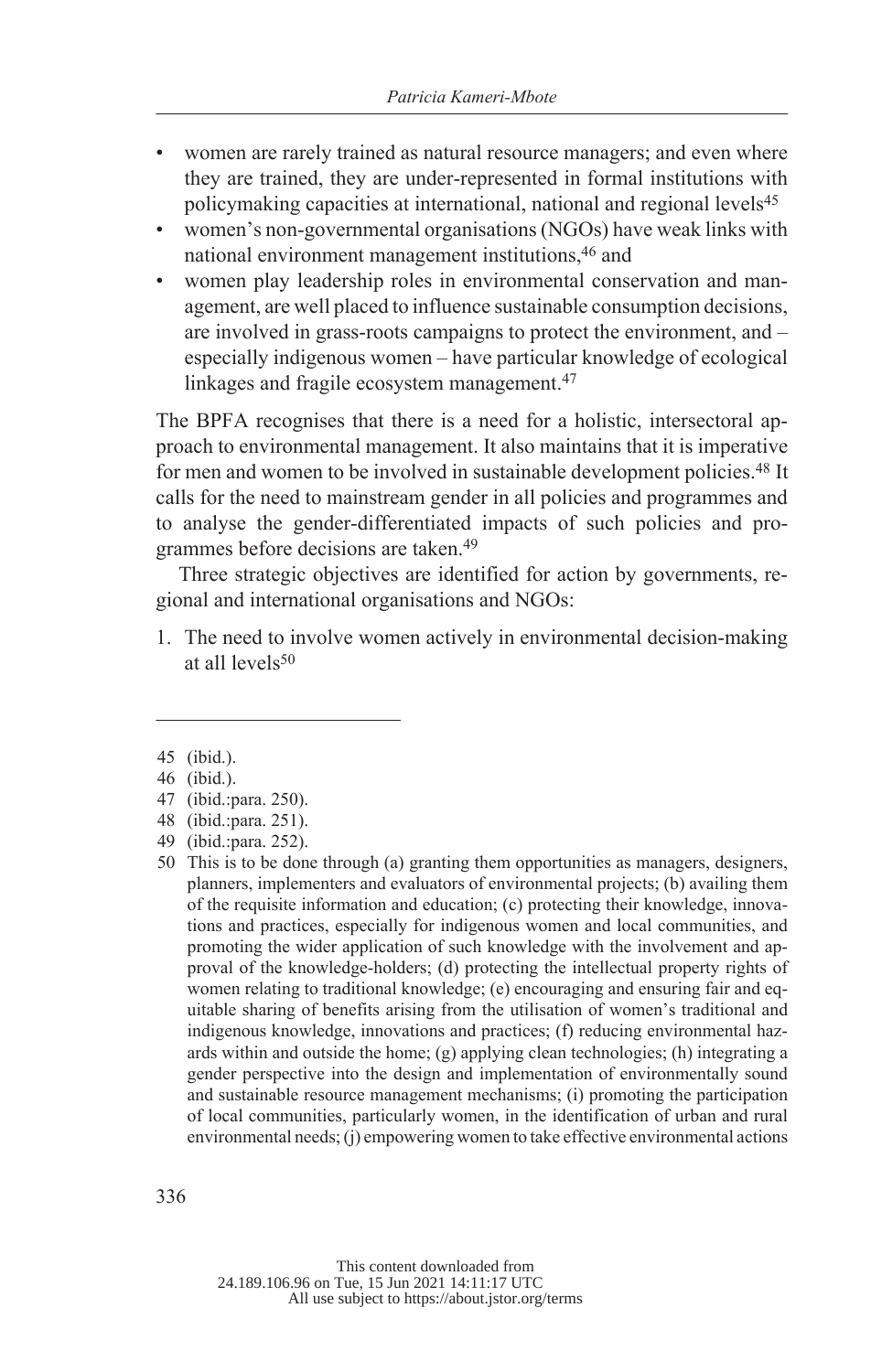- 2. The need to integrate gender concerns and perspectives into policies and programmes for sustainable development, and  $51$
- 3. The need to strengthen or establish mechanisms at international, national and regional levels to assess the impact of development and environment policies.<sup>52</sup>

These proposed interventions proceed from the premise that women have been excluded from available opportunities and that such exclusion impacts negatively not just on women, but also on society and on resources. To deal with this problem, gender mainstreaming is needed at different levels. Firstly, there is a need for gender mainstreaming in the normative legal and policy frameworks governing these resources. The aim here is to include women's concerns in laws and policies. Secondly, women need to be involved in the institutions charged with shepherding these norms. An effective mainstreaming strategy, according to Seager and Hartman,<sup>53</sup> seeks to bring women into positions where they can take part on an equitable basis with men in

at home, within communities and at the workplace; (k) integrating gender into the work of international environmental organisations; (1) planning projects funded by the Global Environment Facility; and (m) facilitating advocacy for environmental issues of concern to women and access to environmentally sound technologies.

<sup>51</sup> This is to be done through (a) integrating a gender perspective into all national and international environmental initiatives and facilitating capacity-building for women in resource management; (b) evaluating the environmental impacts of programmes and policies on women's access to and use of natural resources; (c) researching the impacts of environmental hazards on women; (d) integrating women's traditional knowledge and practices of sustainable resource use and management into environmental management programmes; (e) eliminating obstacles to women's full and equal participation in sustainable development; (f) involving female professionals and scientists in environmental management; and (g) ensuring clean water is accessible and plans are in place to restore polluted water systems and rebuild damaged watersheds.

<sup>52</sup> This is to be done through (a) providing technical assistance to women involved in agriculture, fisheries and small enterprises; (b) developing gender-sensitive databases, information and monitoring systems and participatory action-oriented research on women's knowledge and experience of environmental management and conservation, the impact of environmental degradation on women, the structural links between gender relations, environment and development, and gender mainstreaming in development and monitoring of programmes; (c) ensuring full compliance with international obligations under multilateral environmental agreements; and (d) coordinating both within and among institutions implementing the BPFA and Agenda 21.

<sup>53</sup> Seager & Hartmann (2005).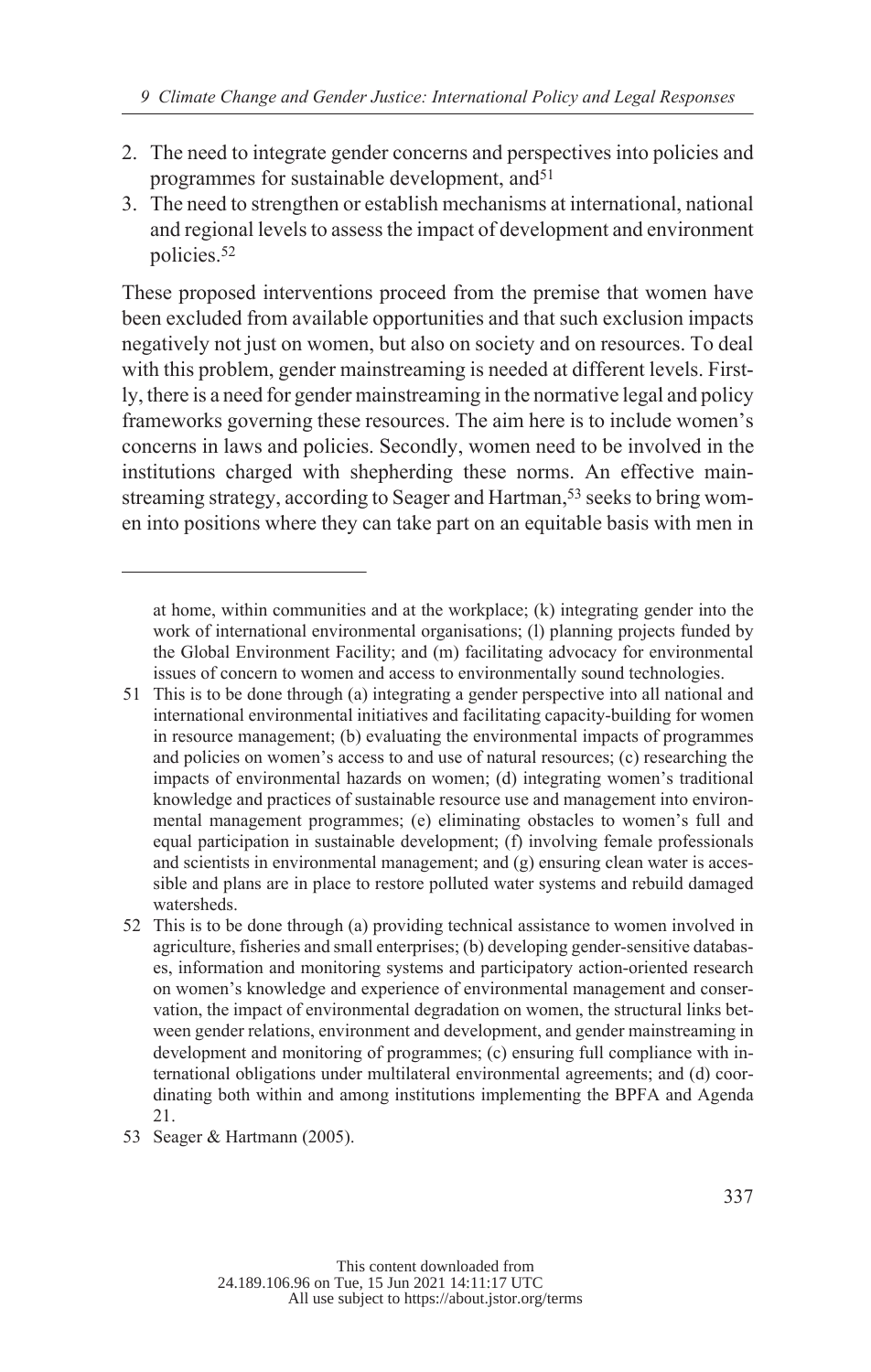determining an institution's values, directions and allocation of resources. Such a strategy also seeks to ensure that women have the same access as men to resources within the institution. Effective gender mainstreaming facilitates the participation of women (as well as men) to influence the entire agenda, priorities and culture of the organisation. The proposed actions are useful in engendering climate change interventions.

c) Convention on the Elimination of all Forms of Discrimination against Women

CEDAW,<sup>54</sup> adopted in 1979, is the most exhaustive international legal instrument on the rights of women. It provides the following at Article 3:

States Parties shall take in all fields, in particular in the political, social, economic and cultural fields, all appropriate measures, including legislation, to ensure full development and advancement of women, for the purpose of guaranteeing them the exercise and enjoyment of human rights and fundamental freedoms on a basis of equality with men.

It contains explicit provisions on the rights of women in the areas of political and public life (Article 7), government representation (Article 8), nationality (Article 9), education (Article 10), health (Article 12), employment (Article 11), economic and social benefits (Article 13), marriage and family (Article 16), and equality before the law (Article 15). It also takes into account the situation of rural women (Article 14), and targets culture and tradition as influential forces in shaping gender roles and family relations.

In Article 1, CEDAW defines *discrimination* as follows:

… any distinction, exclusion or restriction made on the basis of sex which has the effect or purpose of impairing or nullifying the recognition, enjoyment or exercise by women, irrespective of their marital status, on a basis of equality of men and women, of human rights and fundamental freedoms in the political, economic, social, cultural, civil or any other field.

Article 5(a) places a duty on states parties to take all appropriate measures –

… to modify the social and cultural patterns of conduct of men and women, with a view to achieving the elimination of prejudices and customary and all other practices which are based on the idea of the inferiority or the superiority of the sexes or on stereotyped roles of men and women ….

<sup>54</sup> Available at http://www.un.org/womenwatch/daw/cedaw/text/econvention.htm, last accessed 6 May 2013.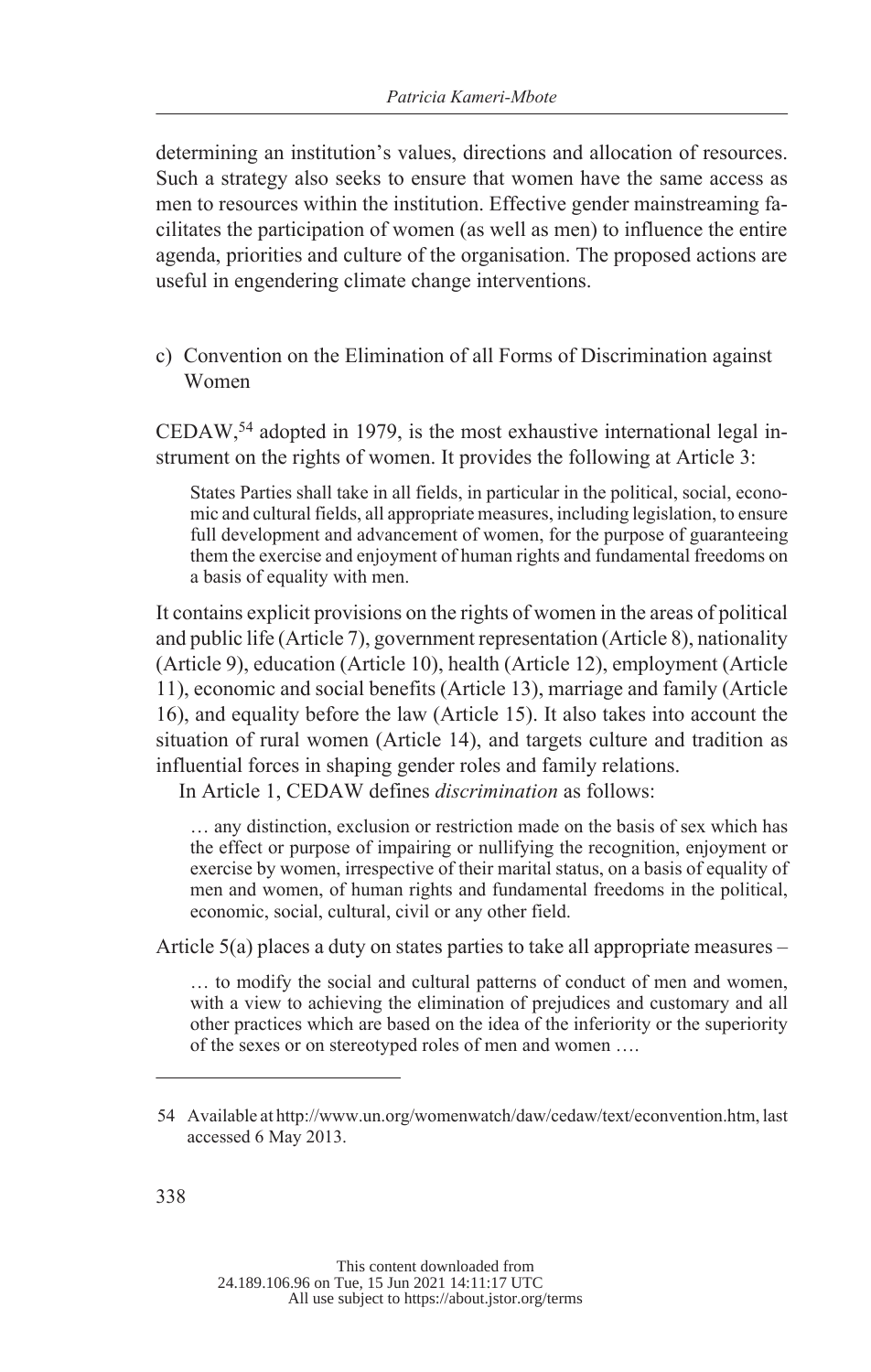States parties to CEDAW are obliged to translate its provisions to national law for implementation. The provisions on women's rights are predicated on the notions of the equality between women and men, as well as equity. *Equality* between women and men relates to the dignity and worth of women and men; equality in their rights; opportunities to participate in political, economic, social and cultural development; and opportunities to benefit from the results of such development. *Equity*, on the other hand, relates to fairness in the treatment of women and men. It adverts to the possibility of inequality between women and men, which necessitates the application of differential treatment to get rid of inequality.<sup>55</sup>

Formal equality gives all individuals the same choices and, therefore, allows them to maximise their well-being.<sup>56</sup> However, equality premised on equal treatment is difficult to achieve. De jure equality can lead to de facto discrimination, where the consequences of the law are not anticipated. For instance, the legal mandate of equal treatment is interpreted as the treatment of likes in a similar manner, and unlikes in an unlike manner. In the realm of gender, such a distinction fails to take into account the distinctions that are the result of social constructions rather than difference per se.57 In such cases, the application of laws without discrimination may, in essence, result in discrimination. Substantive equality seeks to address the shortcomings of formal equality and seeks to ensure that equity is achieved. The quest for substantive equality will lead to some form of discrimination or differential treatment. This is justified on account of levelling the playing field, it being recognised that equal rights will not deal with past injustices occasioned by formal equality that does not take into account structural distinctions.58 Indeed, even if national laws on participation in political life provide for equal treatment of women and men, women will continue to be relatively disadvantaged due to historical impediments to their entry into the political realm. As Aristotle points

out.  $-59$ 

[i]f they [women and men] are not equal, they will not have what is equal, but this is the origin of quarrels and complaints – when either equals have and are awarded unequal shares, or unequals equal shares. Further, this is plain from

<sup>55 (</sup>ibid.).

<sup>56</sup> Becker (1994:68–81).

<sup>57</sup> MacKinnon (1987:32).

<sup>58</sup> Kameri-Mbote (2003:56).

<sup>59</sup> Ross (1991:3).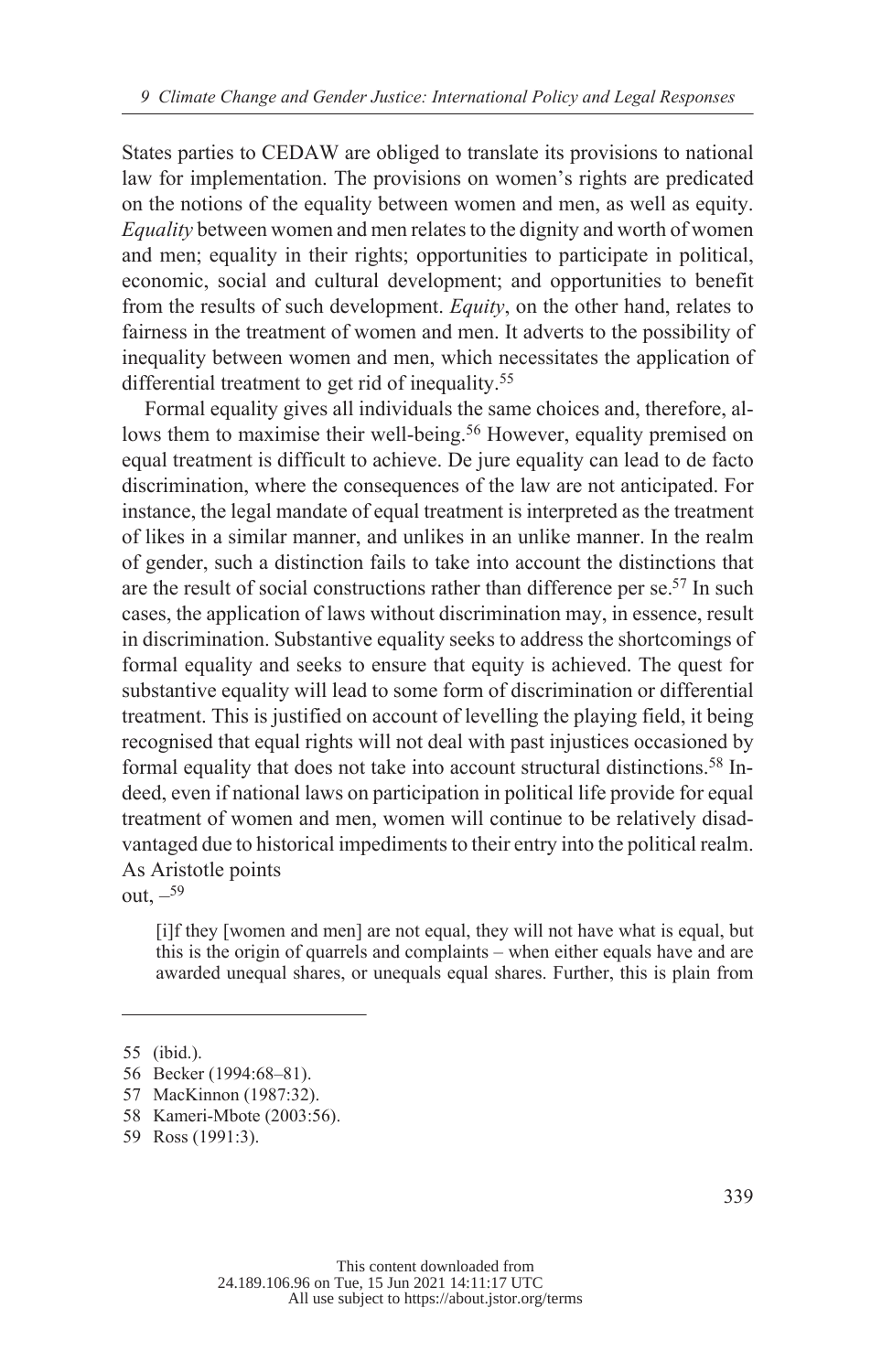the fact that awards should be 'according to merit'; for all men agree that what is just in distribution must be according to merit in some sense.

Differential treatment is allowed under CEDAW's Article 4, which decrees that adoption by states parties of –

… temporary special measures aimed at accelerating de facto equality between men and women shall not be considered discrimination as defined in the present convention, but shall in no way entail as a consequence the maintenance of unequal or separate standards; these measures shall be discontinued when the objectives of equality of opportunity and treatment have been achieved.

The principle of common but differentiated responsibility is an example of differential treatment/affirmative action, taking into account the diverse positioning of states in terms of contribution to climate change, as well as capabilities. Throughout the discussions on climate change, the issue of financial and technological assistance to less-developed countries has been canvassed. While this has focused attention on states, it can be inferred that, by extension, equity in measures within nation states is also expected.

### *Gender in Climate Change Negotiations 3.*

For a long time, global negotiations on climate change mainly focused on reducing GHGs. Because the gender dimension was missing, these negotiations provided neither the legal framework nor the rights-based approach needed to implement responses to climate change that are equitable for both men and women. Since 2007, however, a series of climate change negotiations have given the issue of gender due consideration. For instance, in 2007, at the 13th Meeting of the Conference of the Parties (COP13) on Climate Change held in Bali, attention was given to the promotion of gender equality in the UNFCCC, and efforts were made to promote incorporation of the gender theme. Especially noteworthy among these efforts was the meeting of the Network of Women Ministers and Leaders for Environment on 11 December 2007, and their call for the UNFCCC states parties and Secretariat  $to -$ 

- recognise that women are powerful agents of change and that their full participation in climate change adaptation and mitigation policies and initiatives is indispensable
- ensure participation of women and female gender experts in all decisions relating to climate change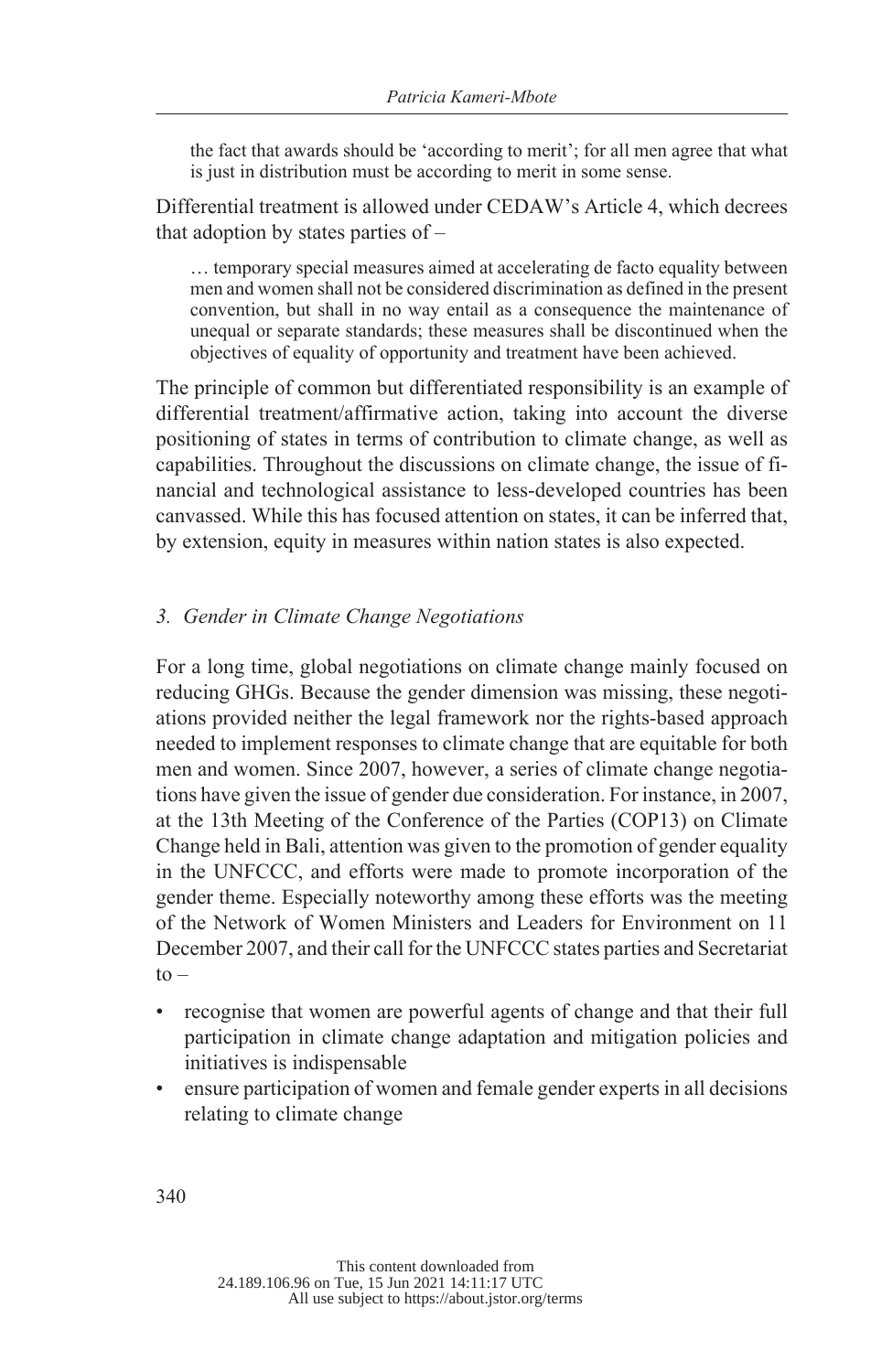- take steps to ensure that the UNFCCC acts in accordance with human rights frameworks and with national and international agreements on gender equality and equity, including CEDAW
- develop a gender strategy, invest in research on the gender implications of climate change and establish a system of gender-sensitive criteria and indicators for governments that include national communications sent to the UNFCCC Secretariat
- analyse and identify protection impacts and measures, disaggregated by gender, to deal with floods, droughts, heat waves, diseases and other environmental changes and disasters, and
- design financial mechanisms to which women have access and which make them less vulnerable, recognise the fact that millions of poor women who are affected by climate change live and work outside formal markets, and provide women and men living in poverty with greater access to commercial mitigation initiatives, such as the Clean Development Mechanism.

The momentum was sustained at the 14th Meeting of the Conference of the Parties (COP14) on Climate Change in Poznan in 2008, where gender and climate change advocates had a high profile. For example, the Global Gender and Climate Alliance (GGCA)<sup>60</sup> led various events, including a high-level panel advocating for the inclusion of gender in the climate change dialogue; the meeting of the Network of Women Ministers and Leaders for the Environment, which addressed the need for a gender perspective within the UN-FCCC process and produced a joint letter of recommendations to the UN-FCCC; and a side event on gender and climate change finance, led by the Women's Environment and Development Organization (WEDO), which highlighted the need for gender-sensitive funding for climate change. Furthermore, the GGCA, led by the IUCN, compiled a training manual on gender and climate change and trained 17 regional trainers from Africa, the Arab States, Asia, Latin America and the Caribbean, as well as oriented over 50 national delegates to the UNFCCC. This raised awareness about the gen-

<sup>60</sup> GenderCC – Women for Climate Justice is a global network of women and gender activists and experts working on gender and climate justice. It actively advocates for gender justice in climate change, including facilitating the daily women's caucus meetings and participation in other advocacy events; see http://www.gendercc.net/, last accessed 6 May 2013.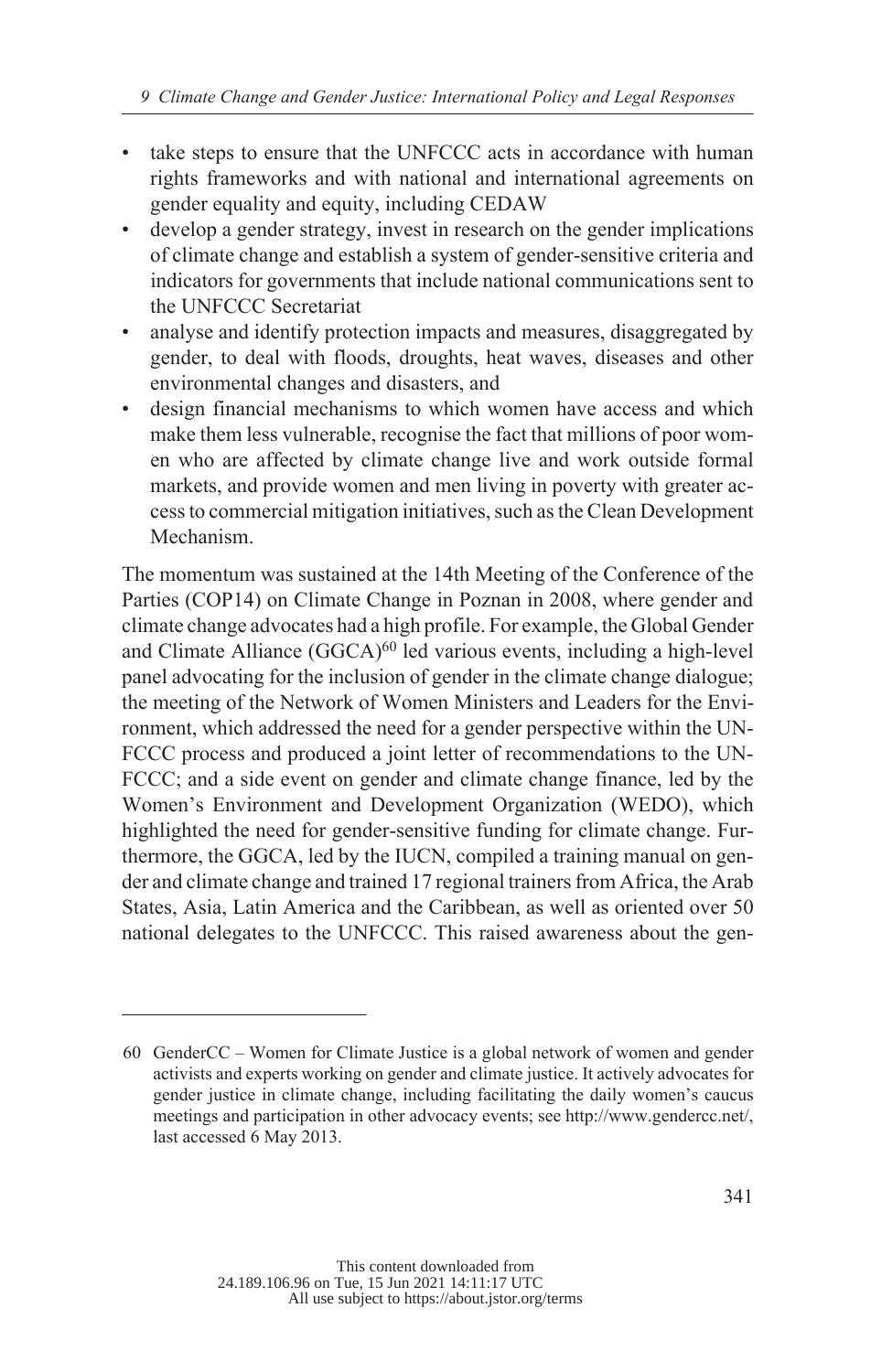dered impacts of climate change and resulted in greater delegate support to address the dire need to include a gender strategy in the UNFCCC.<sup>61</sup>

# a) Global Gender and Climate Alliance

Within the UNFCCC COP13 framework, and in an unprecedented effort, the United Nations Development Programme (UNDP), the United Nations Environment Programme (UNEP), the IUCN and WEDO launched the GGCA, with the principal objective of ensuring that policies, initiatives and decision-making processes on climate change included the gender approach at global, national and regional levels.<sup>62</sup> The fundamental principle is to guarantee the inclusion of women's voices in decision-making and in policymaking. The GGCA seeks to  $-63$ 

- integrate the gender approach in world policies and decision-making to ensure full compliance with UN mandates on gender equality
- ensure that mitigation and adaptation financing mechanisms take equal account of the needs of poor men and women, and
- build capacities at global, regional and local levels to design policies, strategies and programmes on climate change that recognise gender equity.

To achieve these objectives, the GGCA employs a number of strategies, namely to  $-64$ 

- establish a global policy on climate change and gender equity
- collaborate with the UNFCCC Secretariat to prepare a plan to incorporate a gender perspective into the UNFCCC
- develop gender guidelines for financing mechanisms associated with climate change, and
- attempt to advise UNFCCC delegates about gender and climate change.

<sup>61</sup> UNDP (2008).

<sup>62</sup> Available at http://www.wedo.org/themes/sustainable-development-themes/climatechange/global-gender-and-climate-alliance, last accessed 5 January 2013.

<sup>63</sup> Available at http://www.wedo.org/library/global-gender-climate-alliance-ggca, last accessed 5 January 2013.

<sup>64 (</sup>ibid.).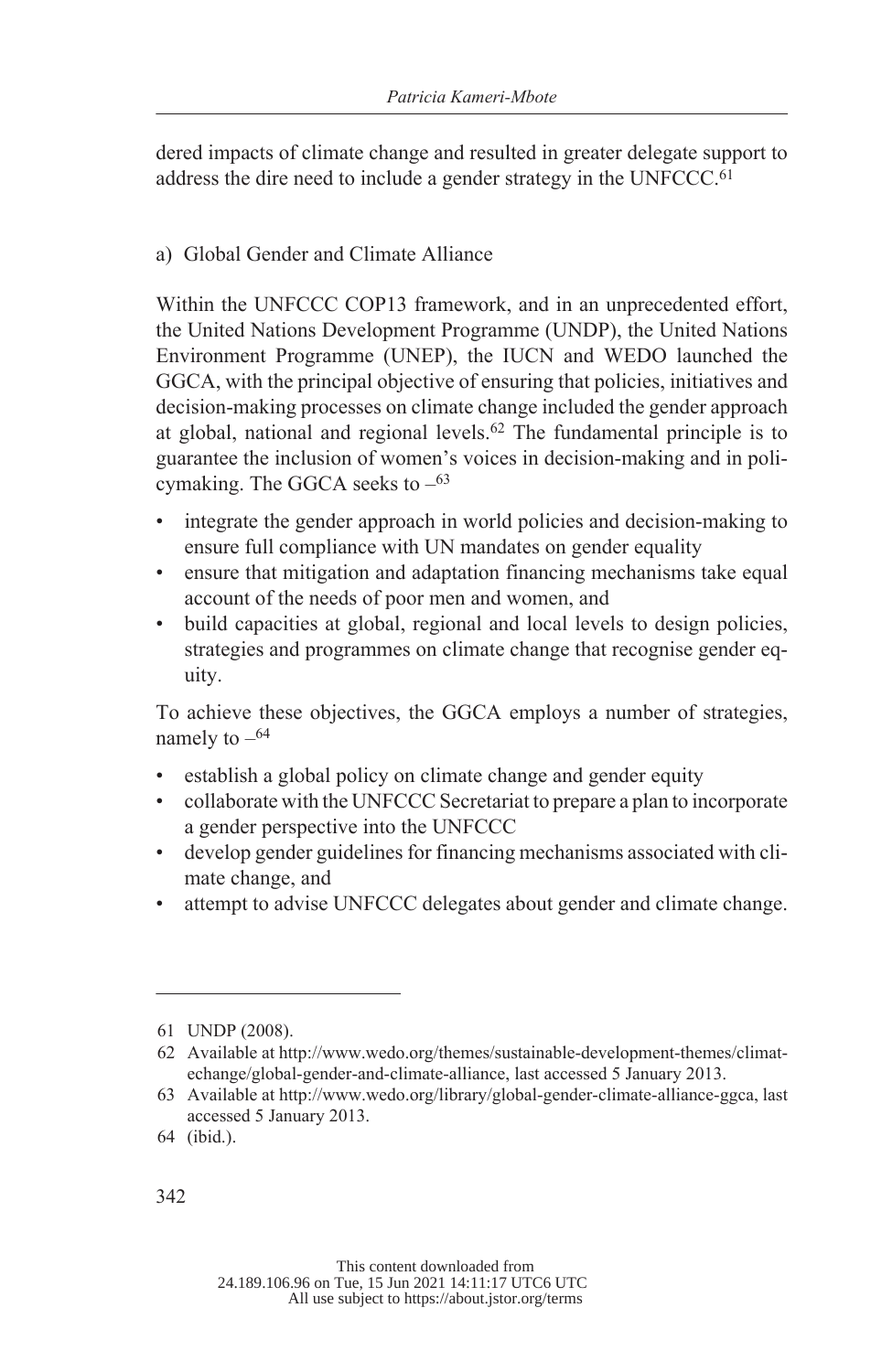# *Other Relevant Forums 4.*

# a) United Nations Permanent Forum on Indigenous Issues

At its 6th Session, the United Nations Permanent Forum on Indigenous Issues requested that a document be prepared to investigate and report on "the impacts of mitigation measures on indigenous peoples". In compliance with that request, the impact of mitigation on indigenous peoples was taken up as a special theme at the Forum's 7th Session (April–May 2008) entitled "Climate Change, Bio-cultural Diversity and Livelihoods: The Role of Indigenous Peoples and New Challenges". Recommendation 78 in the subsequent report recognised women's important role, stating the following:<sup>65</sup>

The principles of shared but differentiated responsibilities, equity, social justice and sustainable development must remain as key principles that sustain climate change negotiations, policies and programmes. The approach to development and the ecosystem, based on human rights, should guide the design and implementation, at national, regional and global levels, of policies and projects on climate. The crucial role of women and indigenous girls in developing mitigation and adaptation measures must also be ensured.

b) World Conference on Disaster Reduction<sup>66</sup>

This Conference counts as one of the most recent international advances in efforts to integrate gender equity into all decision-making and planning processes related to disaster risk management. The framework set up advocates for integration of a gender perspective in all disaster risk management policies, plans and decision-making processes.67 It recommended three relevant actions:<sup>68</sup>

<sup>65</sup> United Nations Economic and Social Council, Permanent Forum on Indigenous Issues, 2008, *Impact of Climate Change Mitigation Measures on Indigenous Peoples and on Their Territories and Lands*, E/C.19/2008/10, available at http://daccess-dd s-ny.un.org/doc/UNDOC/GEN/N08/277/65/PDF/N0827765.pdf?OpenElement, last accessed 11 February 2013.

<sup>66</sup> See Hyogo Framework for Action 2005–2015: Building the Resilience of Nations and Communities to Disasters, *A/CONF.206/6, available at* http://www.unisdr.org/ 2005/wcdr/intergover/official-doc/L-docs/Final-report-conference.pdf*, last accessed 11 February 2013.*

<sup>67 (</sup>ibid.).

<sup>68 (</sup>ibid.).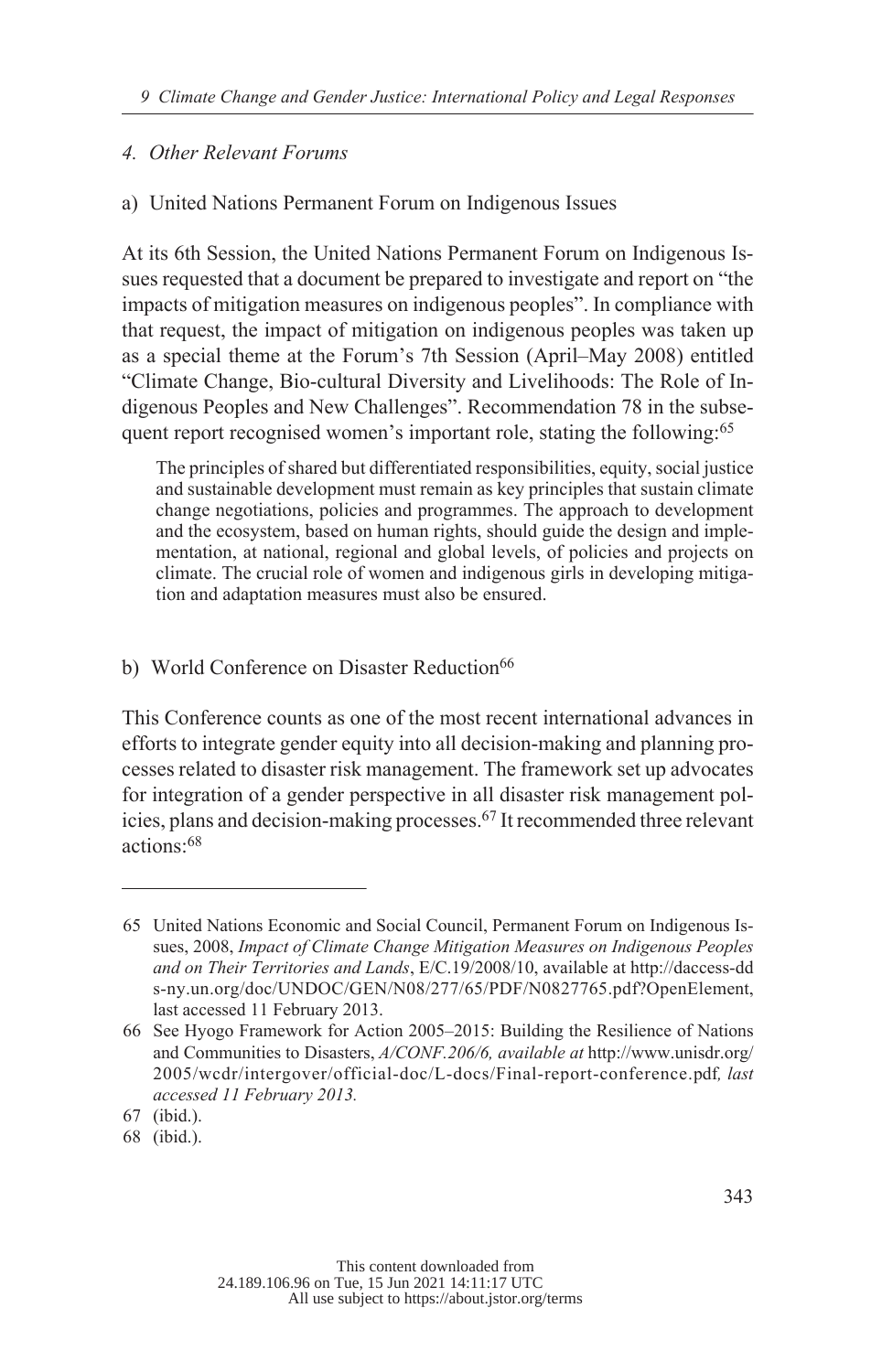- 1. *Gender consideration of action priorities:* A gender perspective should be integrated into all disaster risk management policies, plans and decision-making processes, including those related to risk assessment, early warning, information management, and education and training
- 2. *Essential priority activity to take early warning action:* Early warning systems that are people-centred should be developed, particularly systems whose warnings are timely and understandable to those at risk, which take into account the demographic, gender, cultural and livelihood characteristics of the target audiences, including guidance on how to act upon warnings, and that early warning systems support effective operations by disaster managers and other decision-makers, and
- 3. *Essential priority activity for action for teaching and training:* Equal access to appropriate training and educational opportunities for women and vulnerable constituencies should be ensured equal and gender and cultural sensitivity training as integral components of education and training for disaster risk reduction are promoted.
- c) High-level Roundtable on Gender and Climate Change

In September 2007, WEDO, the Heinrich Böll Foundation and the Council of Women World Leaders organised a High-level Roundtable on Gender and Climate Change in New York. This meeting was a prelude to the UN Secretary General's High-level Event on Climate Change in New York that same month, and was attended by representatives of the UN, NGOs, and officials from 60 countries. The Gender and Climate Change Roundtable included extensive discussions on the connection between climate change and gender; presentations from various countries demonstrating that relationship; mention of the importance of including the gender approach in all policies about climate change, especially in adaptation policies; and suggestions for specific steps to ensure that gender equity is included in decision-making processes.<sup>69</sup>

Post-2007, COPs have acknowledged gender equality concerns, albeit indirectly. At side events organised at these meetings, there have been discussions on how to address inequalities in mitigation and adaptation actions

<sup>69</sup> Available at http://www.wedo.org/wp-content/uploads/roundtable-final-report-6 nov.pdf*, last accessed 11 February 2013.*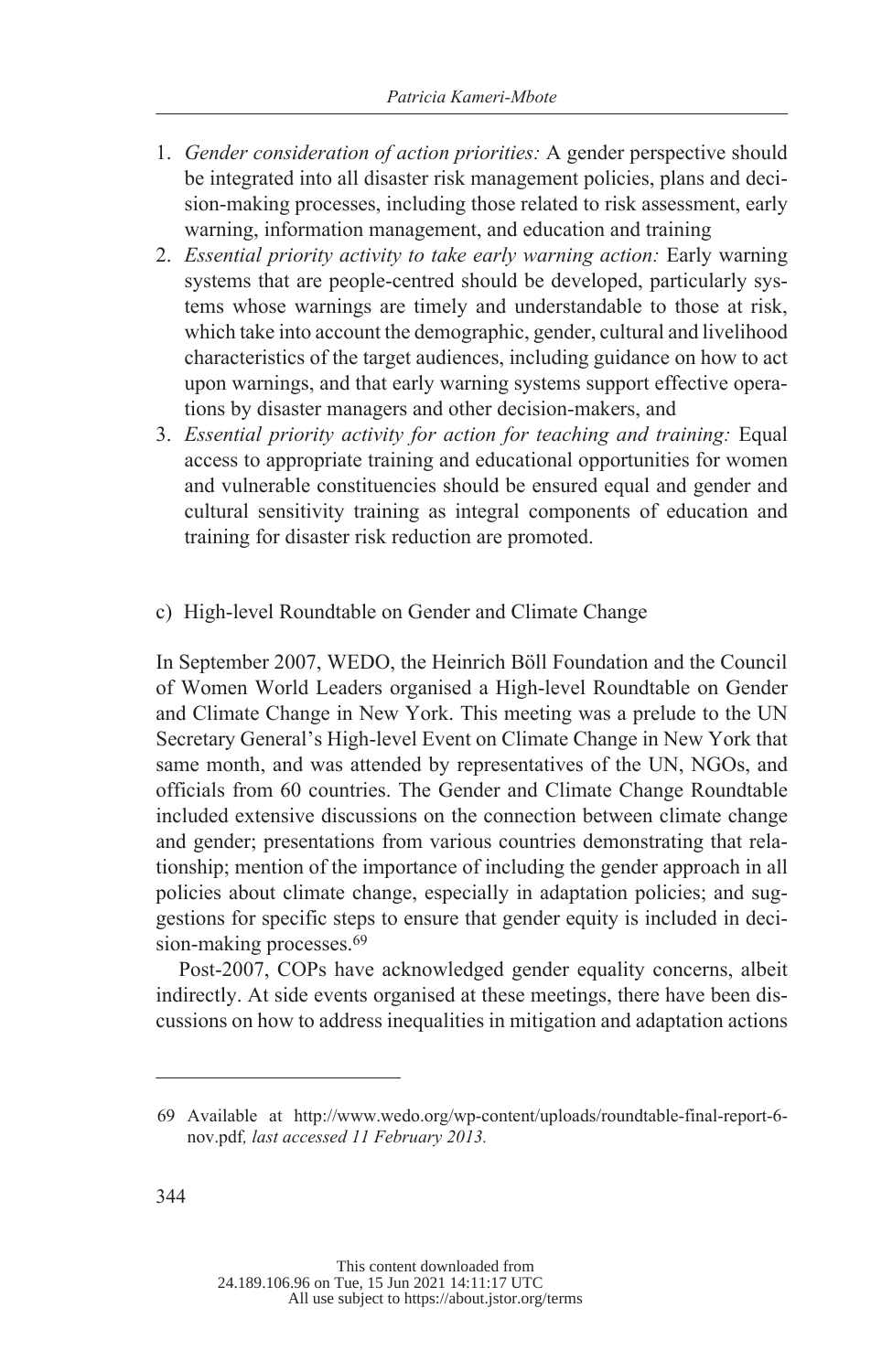as well as in financing. This creates the momentum for gender activists at the national level to demand actions in national climate change interventions. This is important considering the acknowledgment that gender inequalities intersect with climate risks and vulnerabilities. and that climate change is likely to magnify the existing patterns of gender disadvantage declared in the UNDP Report in 2007.<sup>70</sup> The 2012 Africa Human Development Report focusing on food security is also awash with descriptions of different existing and potential contributions of women to a food-secure Africa which is threatened by climate change.

### *Conclusion D.*

Bringing gender concerns into the climate change arena is critical as a new international regime is being crafted. This will ensure that equity concerns are not ignored. The principles in both the NFLS and the BPFA are a good starting point, namely equality of opportunity; recognition and protection of rights; attention to gendered impacts of climate change; making women visible in climate change decision-making; involving women actively in climate change decision-making at all levels; and integrating gender concerns and perspectives into climate change policies and programmes. Other interventions include integrating a gender perspective in all national and international climate change initiatives; facilitating capacity-building for women; and evaluating the environmental climate change impacts of programmes and policies focusing on gender-differentiated impacts.

In this regard, mechanisms at the international, national and regional levels for assessing the impact of development and environment policies on women should be established if they do not exist, and strengthened where they are not effective. As a corollary to these interventions, technical assistance targeting women should be provided to enable them to engage. Gendersensitive databases and information and monitoring systems should also be developed to facilitate action.

CEDAW and related gender interventions at the international, national and regional levels should be used as enablers for both formal and substantive gender equality in the climate change realm.

<sup>70</sup> UNDP (2007).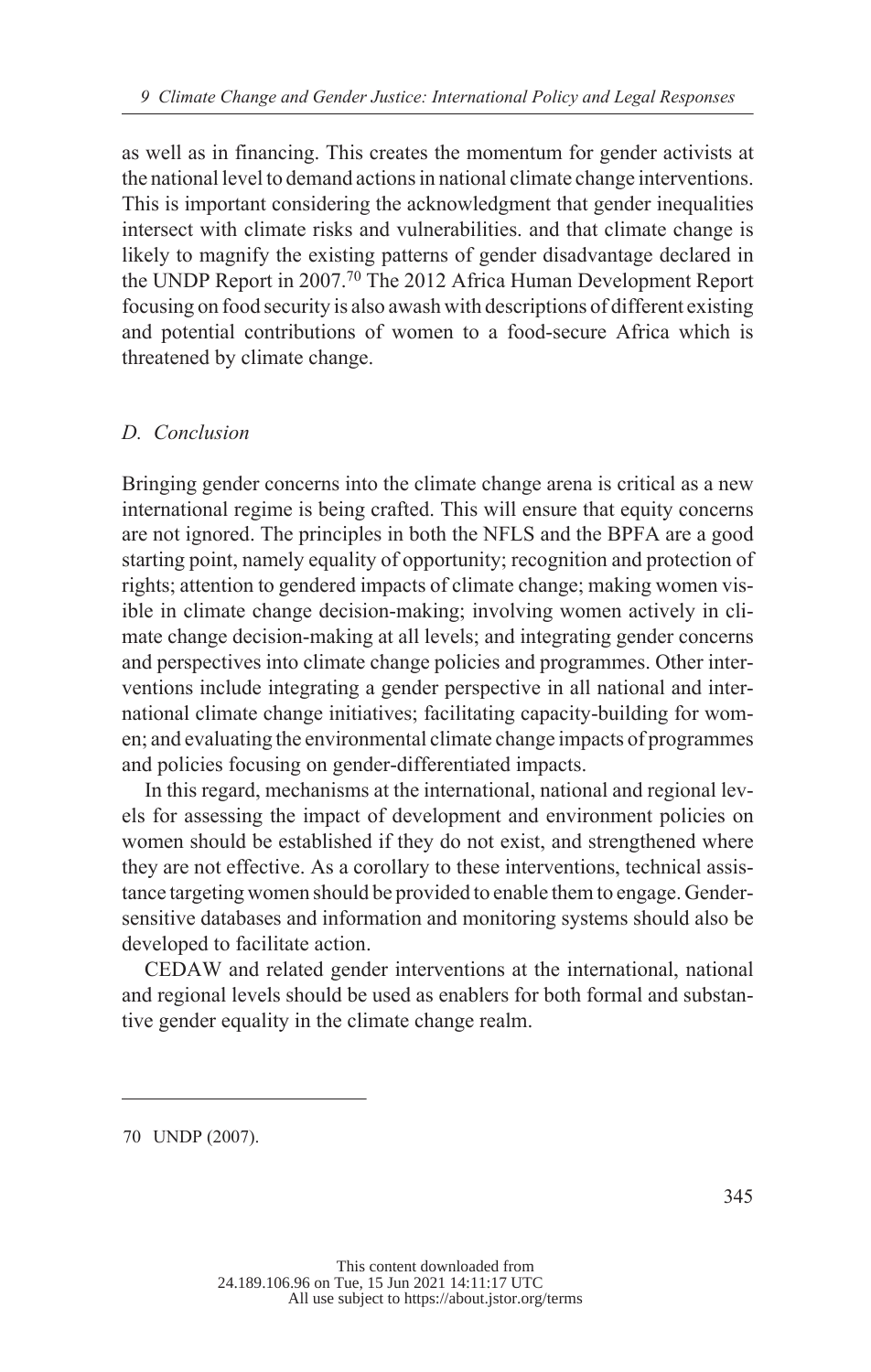#### *References*

- Adger, W. Neil, Suraje Dessai, Marisa Goulden, Mike Hulme, Irene Lorenzoni, Donald R. Nelson, Lars Otto Naess, Johanna Wolf & Anita Wreford, 2009, Are there Social Limits to Adaptation to Climate Change?, *Climatic Change* 93, 335–354.
- Becker, Mary, Cynthia Grant Bowman & Morrison Torrey (Eds), 2001, *Cases and Materials on Feminist Jurisprudence: Taking Women Seriously* (Second Edition), American Casebook Series, St Paul, MN, Thomson/West.
- Cullet, Philippe, 1998, *Differential Treatment in International Environmental Law: A New Framework for the Realisation of Sustainable Development,* Ann Arbor, MI, University Microfilms International Dissertation Services.
- Demetriades, Justina & Emily Esplen, 2008, The Gender Dimensions of Poverty and Climate Change Adaptation, *IDS Bulletin* 39 (4), 24–31.
- Djoudi, Houria & Maria Brockhaus, 2001, Is Adaptation to Climate Change Gender Neutral? Lessons from Communities Dependent on Livestock and Forests in Northern Mali*, International Forestry Review* 13 (2), 123–135.
- Hemmati, Minu & Ulrike Röhr, 2009, Engendering the Climate-change Negotiations: Experiences, Challenges, and Steps Forward, *Gender and Development* 17 (1), 19– 32.
- IPCC/Intergovernmental Panel on Climate Change, 2007, *Climate Change 2007: Synthesis Report. Contribution of Working Groups I, II and III to the Fourth Assessment Report of the Intergovernmental Panel on Climate Change*, Core Writing Team: Pachauri, Rajendra K. & Andy Reisinger (Eds), Geneva, IPCC, available at http://w ww.ipcc.ch/publications\_and\_data/publications\_ipcc\_fourth\_assessment\_report\_sy nthesis\_report.htm, last accessed 13 January 2013.
- Kameri-Mbote, Patricia, 2003, Gender Considerations in Constitution-making: Engendering Women's Rights in the Legal Process, *University of Nairobi Law Journal* 1, 156ff., available at http://www.ielrc.org/content/a0303.pdf, last accessed 08 May 2013.
- Kameri-Mbote, Patricia, 2007, Achieving the Millennium Development Goals in the Drylands: Gender Considerations, *Annals of Arid Zone* 46, available at http://www.i elrc.org/content/w0508.pdf, last accessed 08 May 2013.
- MacKinnon, Catharine A., 1987, *Feminism Unmodified: Discourses on Life and Law,* Cambridge, MASS, Harvard University Press.
- Nussbaum, Martha C., 2000, *Women and Human Development: The Capabilities Approach*, New York, Cambridge University Press.
- Ross, David (Translator), 1991, *Aristotle, The Nicomachean Ethics*, available at http://c lassics.mit.edu//Aristotle/nicomachaen.html.
- Seager, Joni & Betsy Hartmann, 2005, *Mainstreaming Gender in Environmental Assessment and Early Warning*, Nairobi, Division of Early Warning and Assessment, United Nations Environment Programme.
- Sen, Amartya, 1999, *Development as Freedom*, Oxford, Oxford University Press.
- Stern, Nicholas, 2007, *The Economics of Climate Change: The Stern Review*, Cambridge, Cambridge University Press.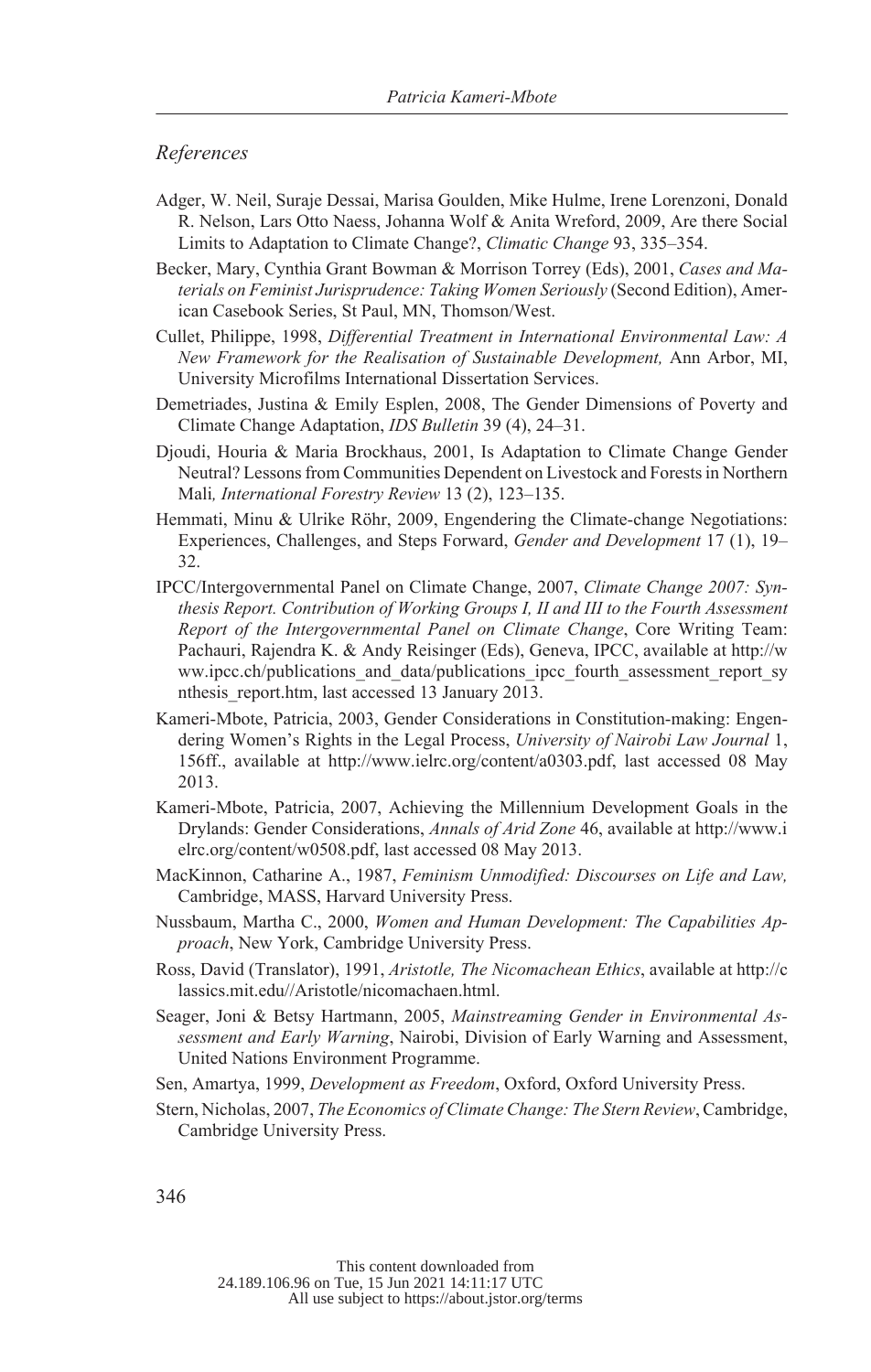- UN/United Nations, 1985, *Report of the World Conference to Review and Appraise the Achievements of the United Nations Decade for Women: Equality, Development and Peace*, New York, UN.
- UN/United Nations, 1996, *Report of the Fourth World Conference on Women, Beijing, 4–5 September 1995*, New York, UN.
- UNDP/United Nations Development Programme, 2008, *Fighting Climate Change: Human Solidarity in a Divided World, Human Development Report, 2007/2008*, New York, UNDP.
- UNDP/United Nations Development Programme, 1997, *Human Development Report*, New York, UNDP & Oxford University Press.
- UNDP/United Nations Development Programme, 2008, *Resource Guide on Gender and Climate Change*. New York, UNDP.
- WCED/World Commission on Environment and Development, 1987, *Our Common Future,* Oxford/New York, Oxford University Press.